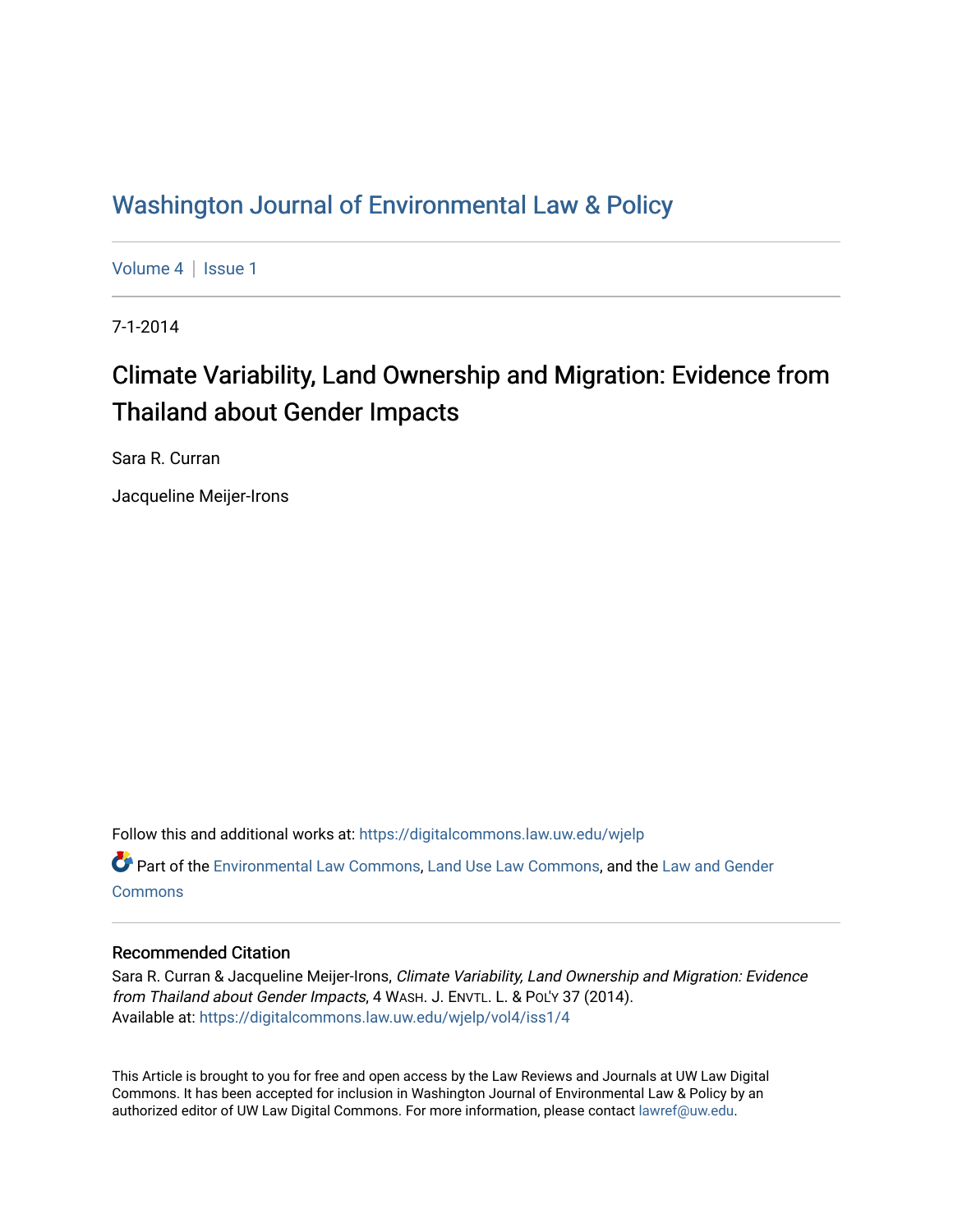Copyright © 2014 by Washington Journal of Environmental Law & Policy

# **CLIMATE VARIABILITY, LAND OWNERSHIP AND MIGRATION: EVIDENCE FROM THAILAND ABOUT GENDER IMPACTS**

#### Sara R. Curran & Jacqueline Meijer-Irons

"*A further demographic response may come about through extreme event impacts on human settlement. [. . .] [F]uture increases in the frequency and intensity of severe weather systems as a consequence of climate change may trigger mass migration*."

# -IPCC 4TH Assessment, Chapter 11 (IPCC 2007)

ABSTRACT: Scholars point to climate change, often in the form of more frequent and severe drought, as a potential driver of migration in the developing world, particularly for places where populations rely on agriculture for their livelihoods. To date, however, there have been few large-scale, longitudinal studies that explore the relationship between climate change and migration. This study significantly extends current scholarship by evaluating distinctive effects of climatic variation and models these effects on men's and women's responsiveness to drought and rainfall. Our study also investigates how land ownership moderates these effects. We find small, but significant, increases in migration above existing migratory levels during periods of prolonged climatic stress, and that these patterns differ both by gender and land tenure.

|                                                 | 38 |
|-------------------------------------------------|----|
| <b>II.OBSERVING CLIMATE IMPACTS ON</b>          |    |
|                                                 |    |
| <b>III.THAILAND: SOCIAL AND ENVIRONMENTAL</b>   |    |
|                                                 |    |
| <b>IV.DESCRIPTION OF DATA AND METHOD OF</b>     |    |
|                                                 |    |
| A. Nang Rong Migration Data and Baseline        |    |
|                                                 |    |
| B. ENSO: An Annual, Global Environmental        |    |
|                                                 |    |
| C. Estimating the Effect of Climate Conditions, |    |
| Land Ownership and Gender Upon Migration60      |    |
|                                                 |    |
| A. Migration Responses Depend on Gender and     |    |
|                                                 |    |
| B. Land Ownership and Responses to Climate      |    |
|                                                 |    |
|                                                 |    |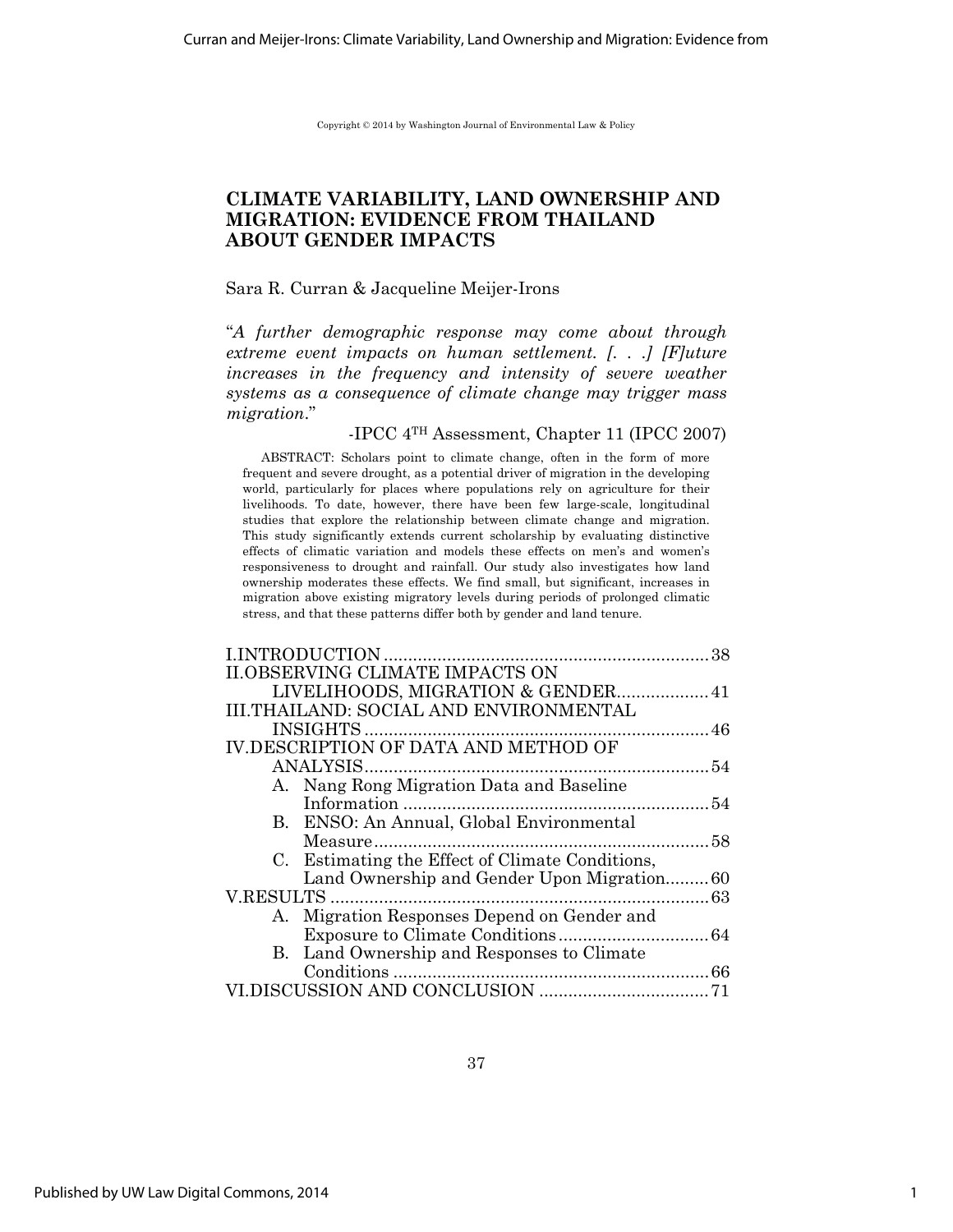## I. INTRODUCTION

Climate scientists predict that climate change will influence migration patterns of rural residents who rely on agriculture for their livelihoods. While there was some initial concern that climate change would lead to mass out-migration from rural areas into urban areas and across borders, attention has turned instead to the role of selective migration from rural to urban areas as an adaptive strategy for communities affected by climate change. In many cases, these moves are predicted to be internal, and may take the form of either temporary, circular moves or permanent ones.<sup>1</sup>

Migration might serve as a means of alleviating predicted challenges to traditional agricultural livelihoods such as declines in harvest yields brought on by increased and prolonged periods of drought.2 However, even before climate impacts began to manifest themselves in localities, migration out of rural areas was already deployed as an adaptive strategy for increasingly tenuous livelihoods.3 Temporary and permanent migration is often used as a way to buffer household exposure to risk, sending members of households to earn additional income that is later remitted back to the family of origin.4 Thus, it is difficult to highlight climatic change or environmental degradation as the proximate or primary factor explaining migration flows, particularly when considering overlapping causes of migration that include economic, social,

<sup>1.</sup> GRAEME HUGO, INTL. ORG. FOR MIGRATION, MIGRATION, DEV. AND ENV'T 1–5 (2008).

<sup>2.</sup> JON R. BARNETT & MICHAEL WEBBER, THE WORLD BANK, ACCOMMODATING MIGRATION TO PROMOTE ADAPTATION TO CLIMATE CHANGE; BACKGROUND PAPER TO THE 2010 WORLD DEV. REPORT 5-6 (APR. 2010) (BARNETT & WEBBER); Cecilia Tacoli, *Crisis or Adaptation? Migration and Climate Change in a Context of High Mobility*, 21 ENV'T & URBANIZATION 514 (2009); W. Adger et al., *Are There Social Limits to Adaptation to Climate Change?*, 93 CLIMATIC CHANGE 349 (2009), http://eau.sagepub.com/content/21/2/513; LENNY BERSTEIN ET AL., IPCC, CLIMATE CHANGE 2007: SYNTHESIS REPORT 18 (2007).

<sup>3.</sup> Arjan de Haan, *Livelihoods and Poverty: The Role of Migration — A Critical Review of the Migration Literature*, 36 J. OF DEV. STUDIES 1-2 (1999); Hein De Haas, *Migration and Development: A Theoretical Perspective*, 44 INT'L MIGRATION REV. 227– 28 (2010).

<sup>4.</sup> de Haan, *supra* note 3, at 13; Dominic Kniveton et al., Intl. Org. for Migration, Climate Change and Migration: Improving Methodologies to Estimate Flows 40 (2008); Oded Stark & J. Edward Taylor, *Relative Deprivation and International Migration*, 26 DEMOGRAPHY No. 1, 4 (1989); Tacoli, *supra* note 2, at 520.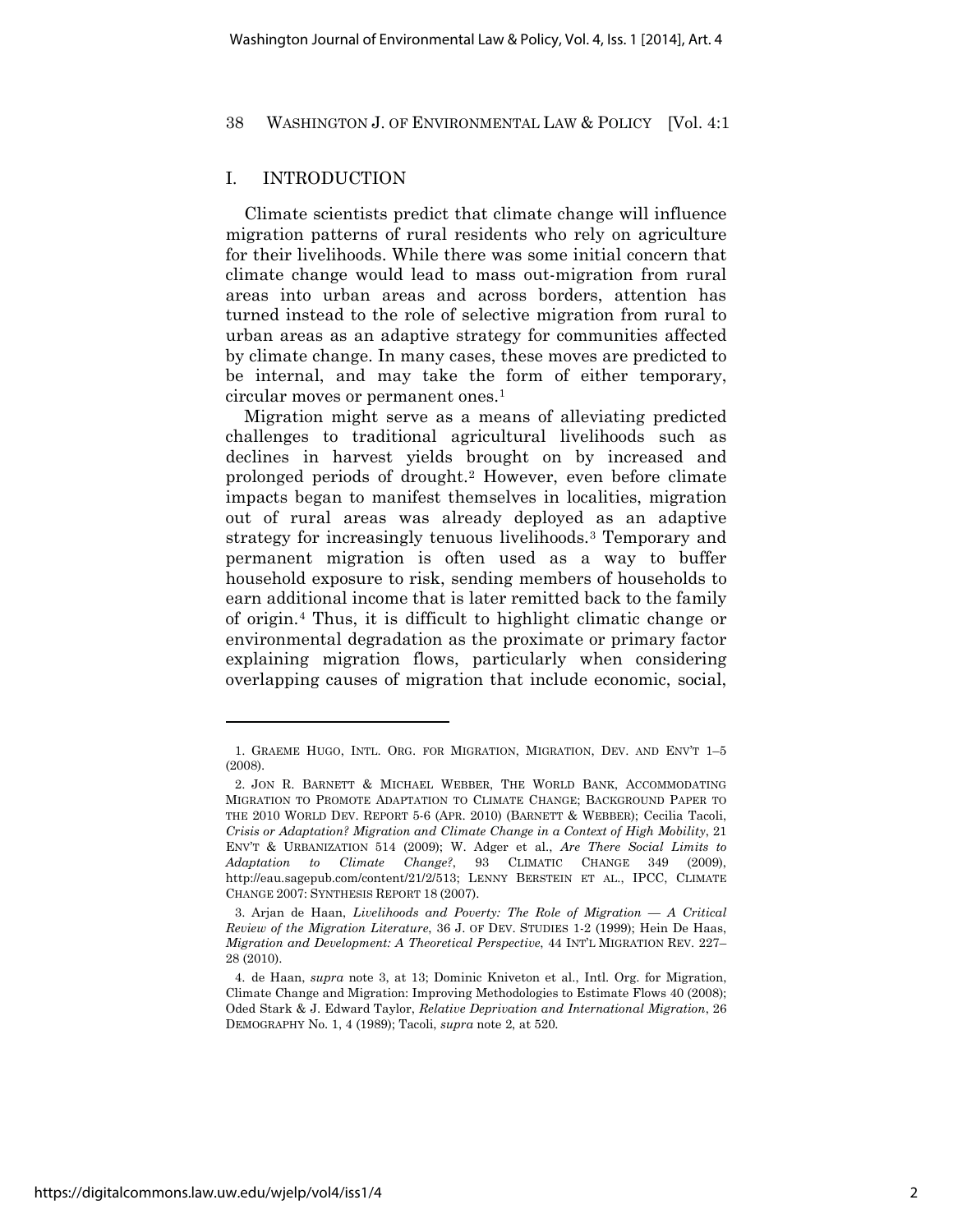and political factors.5

Migration and environmental degradation are both complex processes that require multi-level analyses in order to understand how the two interact.6 Recent conceptual and empirical work provides new explanations for the role of the environment in migration flows and informs the debate about climate change and migration.7 The overwhelming conclusion from this research is that climate impacts will impose themselves in the context of existing migration systems. One recommendation from these works is that climate impact models must control for existing underlying migration systems. Furthermore, these studies point to the need for greater temporal depth in analyses of human settlement responses to climate variability and for greater attention to the selectivity of migration, especially as it identifies those communities and residents who are more vulnerable to climate impacts.

Our study responds directly to these suggested next steps for research with a longitudinal analysis of climate variability as well as its impact on out-migration from rural, northeastern Thailand over a sixteen-year period. In particular, we examine the net, or additive, effect of climate impacts on existing patterns of migration within a well-developed migration system. We focus on how climate-related variability in the El Niño Southern Oscillation (ENSO) triggers migration as an adaptive response, over and above existing migration inducing factors. And we focus on whether these additive effects are differentially significant for men or women and for residents of households with variable land tenure statuses.

 $\overline{a}$ 

<sup>5.</sup> Stephen Castles, *Environmental Change and Forced Migration: Making Sense of the Debate* (UNHCR, Working Paper No. 70, 7 2002); Hugo, *supra* note 1, at 10.

<sup>6.</sup> Sara Curran, *Migration, Social Capital, and the Environment: Considering Migrant Selectivity and Networks in Relation to Coastal Ecosystems*, POPULATION & ENV'T: METHODS OF ANALYSIS 4 (2002).

<sup>7.</sup> Sally E. Findley, *Does Drought Increase Migration? A Study of Migration from Rural Mali During the 1983-1985 Drought*, 28 INT'L MIGRATION REVIEW 544 (1994); Sabine Henry et al., *The Impact of Rainfall on the First Out-Migration: A Multi-level Event-History Analysis in Burkina Faso*, 25 POPULATION & ENV'T 430 (2004); Clark L. Gray, *Environment, Land, and Rural Out-migration in the Southern Ecuadorian Andes*, 37 WORLD DEV. 457, 460–63 (2009); Clark Gray & Valerie Mueller, *Drought and Population Mobility in Rural Ethiopia*, 40 WORLD DEV. 40, 137–140 (2012); Douglas S. Massey et al., *Environmental Change and Out-Migration: Evidence from Nepal*, 32 POPULATION & ENV'T 116–120 (2010); R. McLeman & B. Smit, *Migration as an Adaptation to Climate Change*, 76 CLIMATIC CHANGE 34 (2006).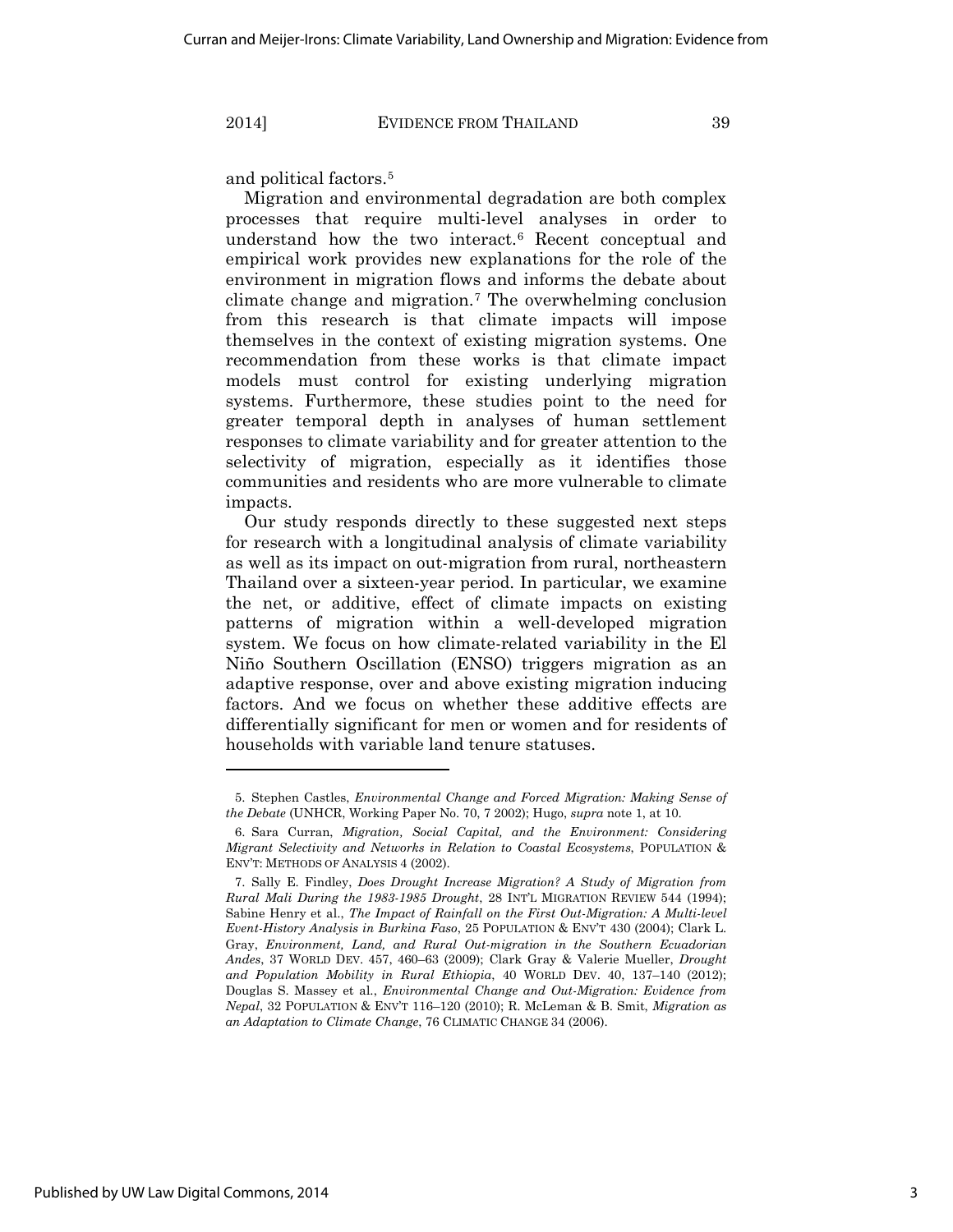Land tenure is often identified as a critical factor in explaining sustainable land use practices.<sup>8</sup> Secure land rights usually ensure investments in farming practices that maintain soil, water, and nutrients and multi-storied cropping. Concerns about land rights have only recently emerged within climate policy circles with the recognition that land rights are likely to guarantee compliance with the imposition of climate-related land policies or the promotion of climate-suitable development programs.9 Our study contributes empirical evidence towards the importance of this factor in relation to how land ownership influences migration in the context of significant climaterelated variability, namely, more or less exposure to extremes in the ENSO system.

To the extent that men and women are differentially impacted by climate-related events—such as those linked to weather disasters like hurricanes, flooding, droughts, or forest and range fires—the degree to which the structural inequalities between genders determine differential access to power, resources, and opportunities<sup>10</sup> is a critical determinant of the organization of livelihoods.11 Only a few studies have

<sup>8.</sup> Wei Hu, *Household Land Tenure Reform in China: Its Impact on Farming Land Use and Agro-Environment*, 14 LAND USE POL. (1997); Anna Knox et al., *Land Tenure and Payment for Environmental Services*. *Challenges and Opportunities for REDD+*, LAND TENURE J. (2011); Martha Bonilla-Mohena et al., *Vegetation Change and Land Tenure in Mexico: A Country-Wide Analysis*, 30 LAND USE POL 355 (2013).

<sup>9.</sup> Arun Agrawal, *The Role of Local Institutions in Adaptation to Climate Change*, SOCIAL DIMENSIONS OF CLIMATE CHANGE: EQUITY AND VULNERABILITY IN A WARMING WORLD 178 (Robin Mearns & Andrew Norton eds., 2010); Anne M. Larson, *Forest tenure reform in the age of climate change: Lessons for REDD+*, 21 GLOBAL ENVTL. CHANGE 541 (2011); Lisa Naughton-Treves & Kelly Wendland, *Land Tenure and Tropical Forest Carbon Management*, 55 WORLD DEV. 1–3 (2014); Emma L Tompkins et al., *An Investigation of the Evidence of Benefits from Climate Compatible Development* 7 (Centre for Climate Change Economics and Policy, Working Paper No. 124, 2013).

<sup>10.</sup> INT'L FUND FOR AGRIC. DEV., AN IFAD APPROACH TO GENDER MAINSTREAMING: THE EXPERIENCE OF THE LATIN AMERICA AND THE CARIBBEAN DIVISION 7 (2000).

<sup>11.</sup> Seema Arora-Jonsson, *Virtue and Vulnerability: Discourses on Women, Gender and Climate Change*, 21 GLOBAL ENVTL. CHANGE 745 (2011); S. Bradshaw, *Women, Poverty, and Disasters: Exploring the Links through Hurricane Mitch in Nicaragua*, *in*  THE INTERNATIONAL HANDBOOK OF GENDER AND POVERTY: CONCEPTS, RESEARCH, POLICY 48 (Sylvia Chant ed., 2010); SVEN-OVE HANSSON, GENDER ISSUES IN CLIMATE ADAPTATION 9 (Totalförsvarets Forskningsinstitut, (FOI). 2007); Valerie Nelson et al., *Uncertain Predictions, Invisible Impacts, and the Need to Mainstream Gender in Climate Change Adaptations*, 10 GENDER & DEV. 53 (2002); Eric Neumayer & Thomas Plümper, *The Gendered Nature of Natural Disasters: The Impact of Catastrophic Events on the Gender Gap in Life Expectancy, 1981–2002*, 97 ANNALS OF THE ASS'N OF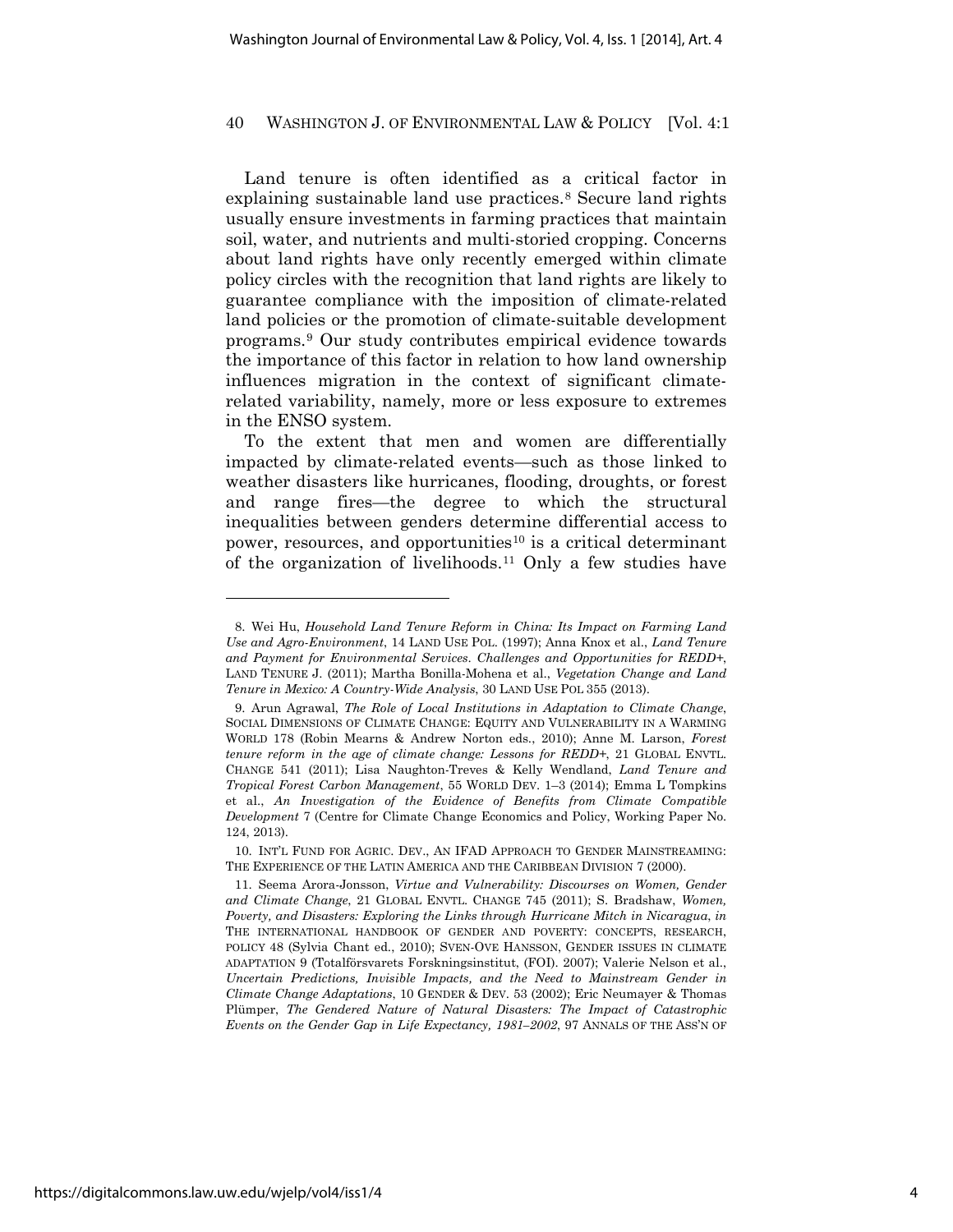focused specifically on the relationship between migration, gender, and climate change, $12$  and these have emphasized how poverty is increasingly feminized and that climate change, therefore, will significantly impact women more than men.<sup>13</sup> Our study builds on these calls for attention to differential gender impacts by examining how climate conditions interact with land ownership to distinctively differentiate men's and women's migration responses.

# II. OBSERVING CLIMATE IMPACTS ON LIVELIHOODS, MIGRATION, AND GENDER

Previous work involving migration and the environment points towards much greater complexity in human responses to variability in climate and local environmental conditions. Rather than scholars observing the emergence of large numbers of environmental refugees, it appears that climate variability – as opposed to climate change – and a wider array of migration responses, including variations in timing and distance, are key factors that must be taken into account to better assess the relationship.14 First, migration outcomes are not uniform. Several studies point to the importance of measuring and accounting for the temporal and spatial distinctions of migration, as well as the composition of the migrant streams.15 Second, the explanations for the variable migration patterns tend to hinge on interactions between the social and economic contexts and the environmental conditions that prompt migration. Furthermore, most empirical examinations have been of one-time, climate-related events and their impacts on humans, tending to rely on post-hoc reconstruction.16 Alternatively, empirical examinations of

AM. GEOGRAPHERS 4 (2007).

<sup>12.</sup> Lori M. Hunter & Emmanuel David, *Climate Change and Migration: Considering the Gender Dimensions*, CLIMATE CHANGE & MIGRATION 4 (2009).

<sup>13.</sup> Geraldine Terry, *No Climate Justice Without Gender Justice: An Overview of the Issues*, 17 GENDER & DEV. 7 (2009).

<sup>14.</sup> Findley, *supra* note 7, at 541–42; Gray, *supra* note 7, at 463; Henry, *supra* note 7, at 439.

<sup>15.</sup> Stefan Leyk et al., *Spatially and Temporally Varying Associations Between Temporary Outmigration and Natural Resource Availability in Resource-Dependent Rural Communities in South Africa: A Modeling Framework*, 34 APPLIED GEOGRAPHY 3 (2012); Massey et al., *supra* note 7, POPULATION & ENV'T 116 (2010).

<sup>16.</sup> Susana B. Adamo, *Addressing Environmentally Induced Population*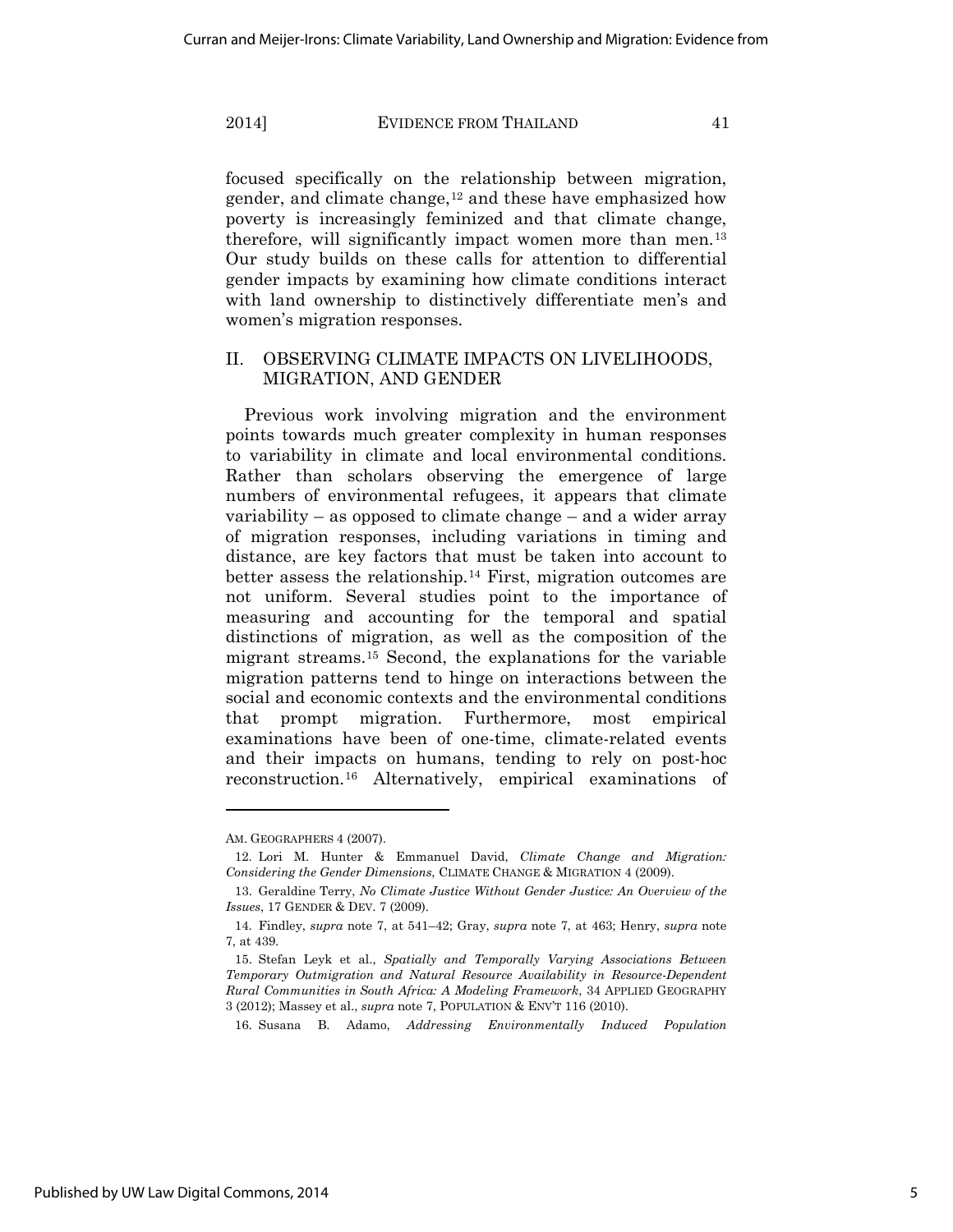impacts include some comparative assessments of pre- and post-event behaviors,17 but these rarely examine longer temporal scales that account for either variation in exposure to environmental conditions or adaptive responses to environmental conditions.18

Some of the most recent evidence about climate impacts or environment stress upon migration is that they only exacerbate pre-existing conditions that are already propelling people to leave or that they have a relatively small or marginal additional impact in pushing people out of the origin communities. Reuveny19 finds that environmental stress exacerbates the effect of the political conflict that is pushing people out of their home communities. Others find that climate change intensifies existing migration patterns.20 Still others argue that the most proximate determinants of migration are the structural conditions that already propel people away from their communities, including wage differentials or poverty.21

*Displacements: A Delicate Task* 15 (2008); Barnett & Webber, *supra* note 2, at 14; Lori M. Hunter, *Migration and Environmental Hazards*, 26 POPULATION & ENV'T 273 (2005); Nils Petter Gleditsch et. al., *Climate Change and Conflict: The Migration Link* 5 (Intl. Peace Academy, Coping with Crisis Working Paper Series 2007); Justin T Locke, *Climate Change-Induced Migration in the Pacific Region: Sudden Crisis and Long-Term Developments*, 175 GEOGRAPHICAL J. 171 (2009); Robert McLeman, *Impacts of population change on vulnerability and the capacity to adapt to climate change and variability: a typology based on lessons from "a hard country,"* 31 POPULATION & ENV'T 291 (2010); Norman Myers, *Environmental refugees: a growing phenomenon of the 21st century*, 357 PHIL. TRANSACTIONS OF THE ROYAL SOC'Y OF LONDON. SERIES B: BIOLOGICAL SCI. 609 (2002); Nicholas Stern, *The economics of climate change*, THE AMERICAN ECONOMIC REVIEW 59 (2008).

<sup>17.</sup> W. Neil Adger, et al., *Adaptation to Climate Change in the Developing World*, 3 PROGRESS IN DEV. STUD. 187 (2003) Hugo, *supra* note 1, at 21, 462; Lori M Hunter, *The Spatial Association Between US Immigrant Residential Concentration and Environmental Hazards*, INT'L MIGRATION REV. 432 (2000).

<sup>18.</sup> Alisson F Barbieri & David L Carr, *Gender-Specific Out-Migration, Deforestation and Urbanization in the Ecuadorian Amazon*, 47 GLOBAL & PLANETARY CHANGE 99, 102-03 (2005); Gray & Mueller, *supra* note 7, at 136; Scott T. Yabiku et al., *Migration, Health, and Environment in the Desert Southwest*, 30 POPULATION & ENV'T 134 (2009).

<sup>19.</sup> Rafael Reuveny, *Ecomigration and Violent Conflict: Case Studies and Public Policy Implications*, 36 HUMAN ECOLOGY 2 (2008).

<sup>20.</sup> Markos Ezra & Gebre-Egziabher Kiros, *Rural Out-migration in the Drought Prone Areas of Ethiopia: A Multilevel Analysis1*, 35 INT'L MIGRATION REV. 750 (2001); Hansson, *supra* note 11, at 16; W.D SOLECKI, ENVIRONMENTAL HAZARDS AND INTEREST GROUP COALITIONS: METROPOLITAN MIAMI AFTER HURRICANE ANDREW, Ch. 12 (J.K. Mitchell ed., United Nations University Press 1999).

<sup>21.</sup> RICHARD BLACK, REFUGEES, ENVIRONMENT AND DEVELOPMENT 20 (Longman Development Studies, 1998); Lesley Head, *Cultural Ecology: Adaptation-Retrofitting a Concept?*, 34 PROGRESS IN HUMAN GEOGRAPHY 236 (2010); KEES VAN DER GEEST,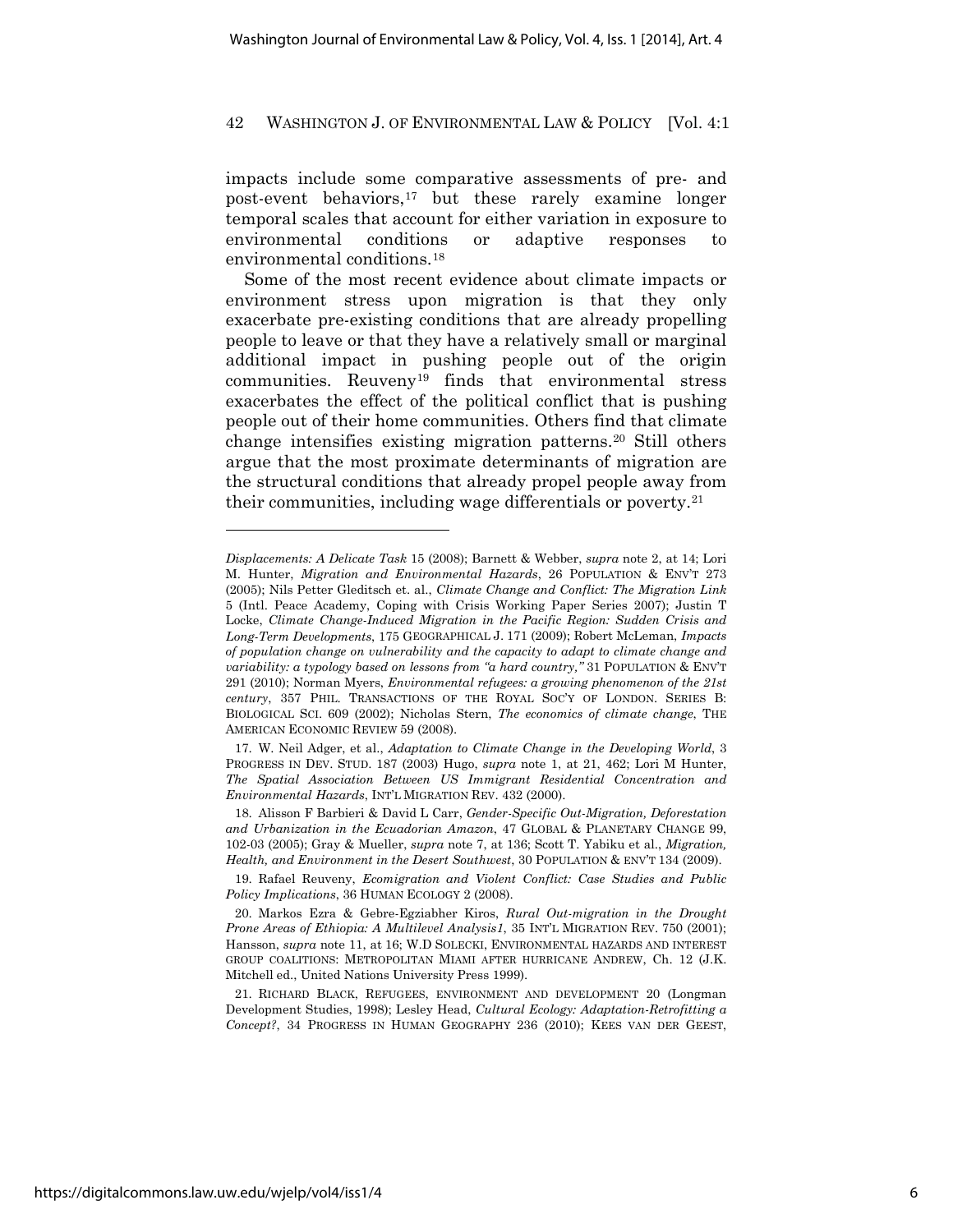Following the third perspective, social scientists examining climate impacts increasingly point to the importance of conceptualizing livelihood strategies in explaining humans' adaptive responses. A livelihoods framework observes the relative availability of various assets that might shape a household's livelihood strategies. This includes human, financial, physical, social, and natural capital.<sup>22</sup> In these models, climate impacts are observed to influence the availability of natural capital assets, which in turn reshape livelihoods as humans redeploy other capital assets to meet their needs.23 One strategic option is to deploy human capital assets away from the origin household and community to destinations in order to earn a living and to send remittances back to the origin community.<sup>24</sup>

Depending on the gendered constraints and opportunities in both origin and destination, men and women will be differently propelled out of origin areas or will have to spend their time and investments differently within origin areas. Often livelihood strategies are pursued through a gendered division of labor. Buechler25 found that climate impacts, via declines in water availability, compromised a recent development project for women's earnings in northwest Mexico. Because these women's families were unable to earn as much of a living from the fruit industries, the men in the families were sent to the U.S. where male migrant labor offered alternative sources of income.26 In Nepal, tasks that men and women engage in within the household are differentially impacted by climate change, which in turn pushes young men out of the household towards migrant destinations.

WE'RE MANAGING! CLIMATE CHANGE AND LIVELIHOOD VULNERABILITY IN NORTHWEST GHANA 8 (African Studies Centre 2004).

<sup>22.</sup> L. Bank, *On Family Farms and Commodity Groups: Rural Livelihoods, Households and Development Policy in the Eastern Cape*, 31 SOCIAL DYNAMICS 160 (2005); Joseph Awetori Yaro, *Is deagrarianisation real? A Study of Livelihood Activities in Rural Northern Ghana*, 44 J. OF MOD. AFR. STUD. 127 (2006).

<sup>23.</sup> Molly E. Brown et al., *The Effect of Vegetation Productivity on Millet Prices in the Informal Markets of Mali, Burkina Faso and Niger*, 78 CLIMATIC CHANGE 182 (2006); Hunter & David, *supra* note 12, at 3.

<sup>24.</sup> Hunter & David, *supra* note 12, at 7.

<sup>25.</sup> Stephanie Buechler, *Gender, Water, and Climate Change in Sonora, Mexico: Implications for Policies and Programmes on Agricultural Income-Generation*, 17 GENDER & DEV. 58 (2009).

<sup>26.</sup> Massey et al., *supra* note 7, at 127.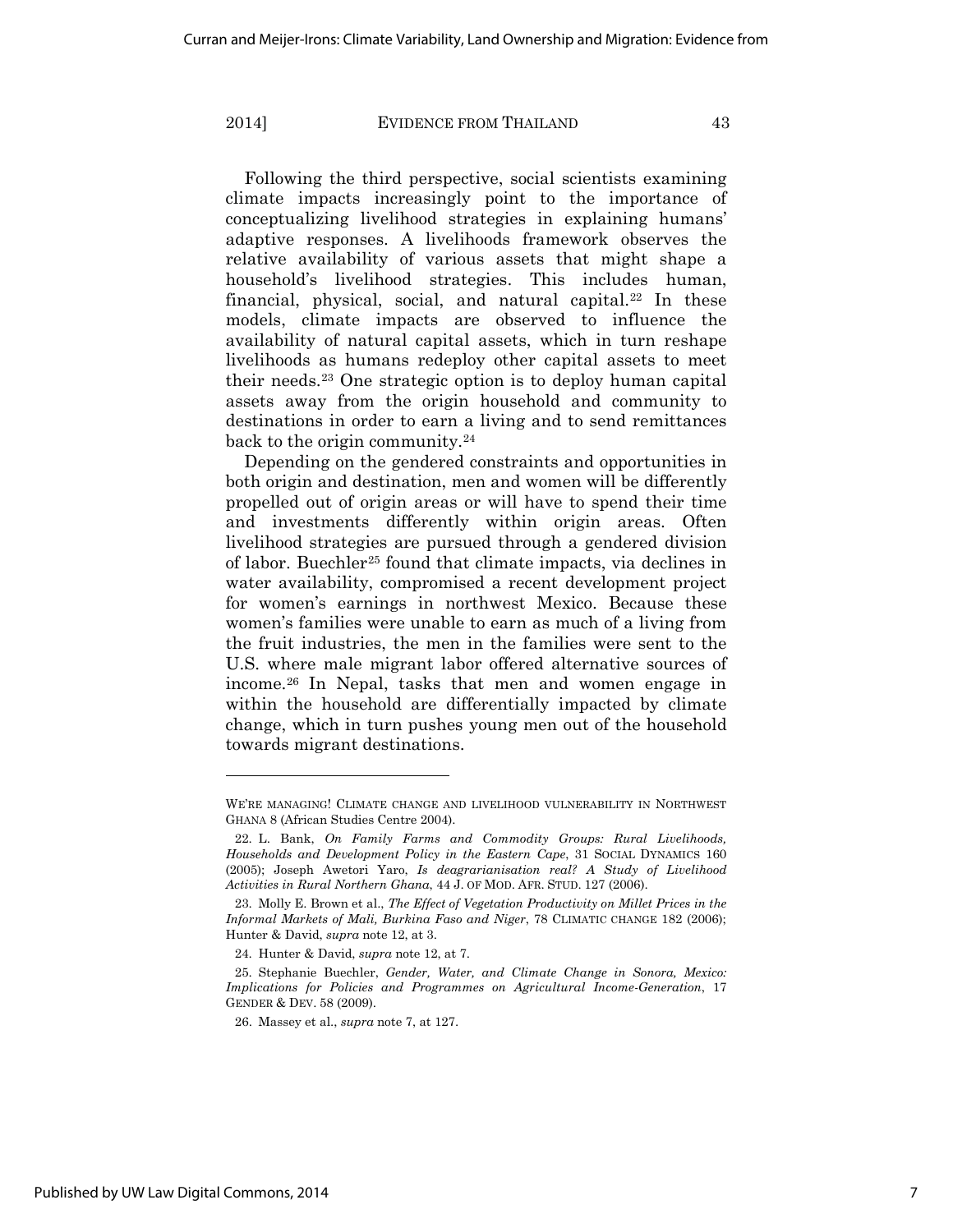Climate-related disaster events can also lead to population mobility, although the outcomes vary from temporary to permanent. Some argue that when these disasters disrupt social structures that undergird support or welfare systems, groups at the margins defined by race/class/gender and age can be the most vulnerable to a disaster's impacts.<sup>27</sup> Many assume that since women are more likely to be in poverty and since the poor are the most vulnerable to disaster impacts; it logically follows that women will also be more vulnerable than men.<sup>28</sup> The empirical evidence supporting this prediction is mixed, in part because men and women perceive risk differently and respond to risk differently.29 For the purposes of our study, the climate-related disaster research is not directly relevant, since in our study the context of climate change in Thailand is one related to its slow onset. However, differential perceptions of risk do matter as men and women's relationship to land and livelihoods colors their views of a growing risk. In a study of small farmers in South Africa, Terry<sup>30</sup> finds that women recognized heavy rainfalls as a distinct risk, whereas more men than women perceived drought as a distinct climate risk. Consequently, men and women pursue different livelihood strategies in response to their perceptions of risk.

One vital aspect of livelihoods and risk is land ownership. Land ownership as an asset serves as both a natural capital asset and a financial capital asset. The conflation of these two forms of capital, as it is captured by land ownership, explains how, on the one hand, land might be a natural capital asset that keeps people from migrating, while on the other hand, land ownership as a form of financial capital (mortgaged or rented) might underwrite expensive migration trips.31 Land

<sup>27.</sup> A. Oliver-Smith, *Disasters and Forced Migration in the 21st Century*. *Understanding Katrina: Perspectives from the Social Sciences* (2006), *available at* http://understandingkatrina.ssrc.org/Oliver-Smith; Reuveny, *supra* note 19, at 3; KATRINA AND THE WOMEN OF NEW ORLEANS, NEWCOMB COLLEGE CENTER FOR RESEARCH ON WOMEN 5 (2008).

<sup>28.</sup> Elaine Enarson, *What Women Do: Gendered Labor in the Red River Valley Flood*, 3 GLOBAL ENVTL. CHANGE PART B: ENVTL. HAZARDS 1–2 (2001); Alice Fothergill & Lori A. Peek, *Poverty and Disasters in the United States: A Review of Recent Sociological Findings*, 32 NAT. HAZARDS 92 (2004); Nelson, *supra* 11, at 51.

<sup>29.</sup> ALICE FOTHERGILL, HEADS ABOVE WATER: GENDER, CLASS, AND FAMILY IN THE GRAND FORKS FLOOD, 37–38 (SUNY Press. 2004).

<sup>30.</sup> Terry, *supra* note 13, at 8.

<sup>31.</sup> Gray, *supra* note 7, at 466.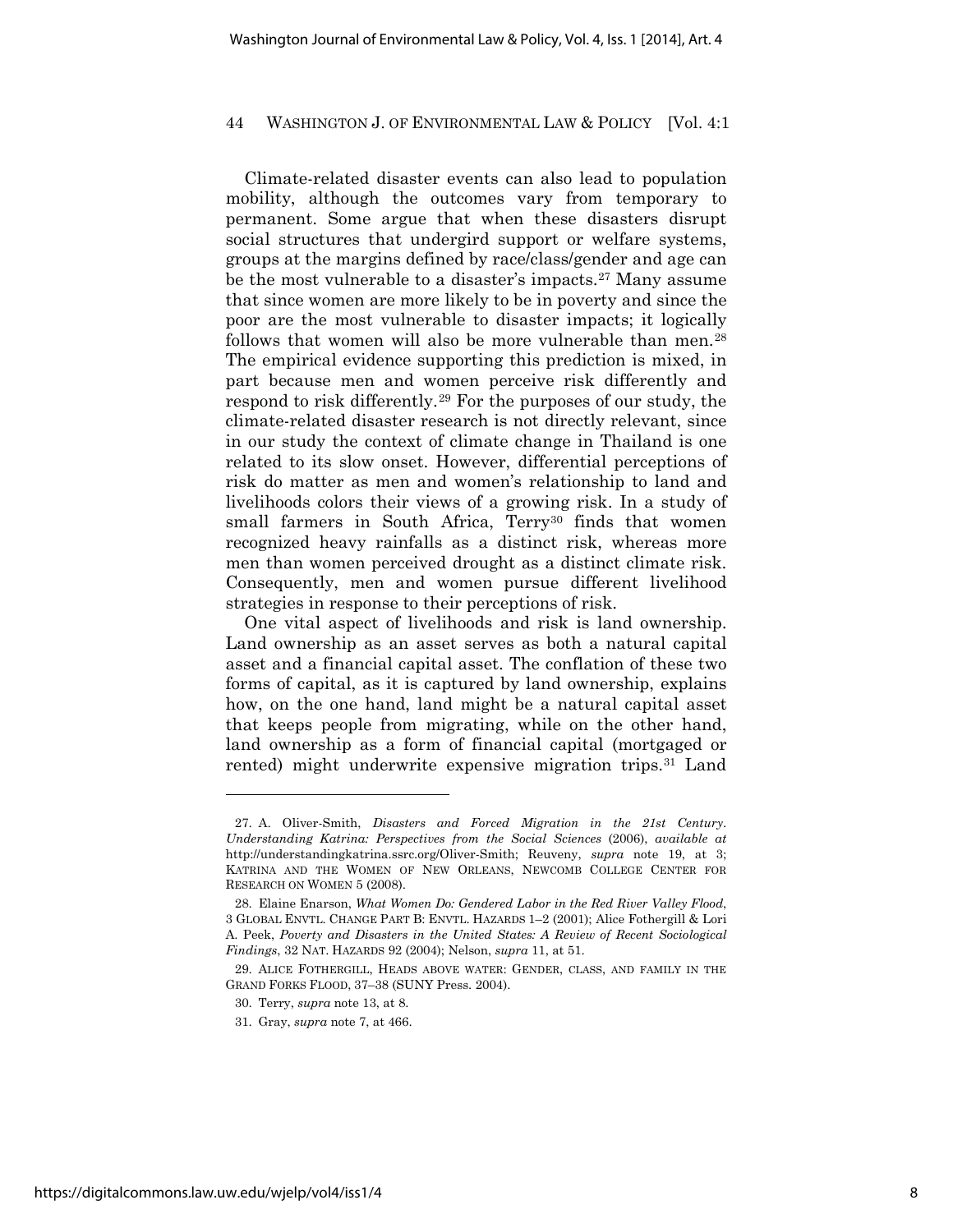owned can also serve as an investment opportunity for migrant remittances.32 Most research finds a negative effect of land ownership on migration, but most often these effects are nonlinear.33 Gray finds that land area farmed is negatively related to local migration but positively related to international migration.34 In a study of settlement patterns in the Ecuadorian Amazon, Laurian and Bilsborrow35 find that land area farmed decreased for men's rural-urban migration but had no effect on women's migration. The quality of environmental amenities and land is also a factor in explaining migration outcomes. Findings from such disparate places as the United States, Nepal, and Burkina Faso, show that with environmental degradation of land-based resources—both objective and perceived—outmigration increases.36

In sum, while the evidence is still somewhat unclear with regards to the precise impact of climate on migration, most research about rural regions of the world suggest that scientists and policy makers should focus on understanding livelihood impacts as the most proximate mechanism. Doing so will also reveal the differential impacts of climate on different segments of the population in a region. Our study extends previous research by examining variable climate conditions and their influence on individual migration out of a rural district in northeastern Thailand over a sixteen-year period. These lengthy observations of individual behavior—with additional, significant detail about villages, households, and individuals—allows us to control for the ongoing processes that have been driving rural-urban migration in the region for a

<sup>32.</sup> Leah K. VanWey, *Land Ownership as a Determinant of International and Internal Migration in Mexico and Internal Migration in Thailand*, 39 INT'L MIGRATION REV. 147 (2005).

<sup>33.</sup> Benjamin Davis et al., *Domestic and International Migration From Rural Mexico: Disaggregating the Effects of Network Structure and Composition*, 56 POPULATION STUD. 295 (2002); Gray, *supra* note 7, at 458–459; L. Laurian & Richard E. Bilsborrow, *Why do People Migrate? A Contextual Model of Migration in Ecuador* (as cited in Gray, *supra* note 7, at 463) (2000); Mariapia Mendola, *Migration and Technological Change in Rural Households: Complements or Substitutes?*, 85 J. OF DEV. ECON. 161 (2008); VanWey, *supra* note 32, at 147.

<sup>34.</sup> Gray, *supra* note 7, at 457.

<sup>35.</sup> Laurian & Bilsborrow, *supra* note 33, at 463 (as cited in Gray, *supra* note 7).

<sup>36.</sup> Myron Gutman et al., *Two Population-Environment Regimes in the Great Plains of the United States, 1930-1990*, 27 POPULATION & ENV'T 197 (2005); Henry, *supra* note 7, at 446; Massey et al., *supra* note 7, at 112.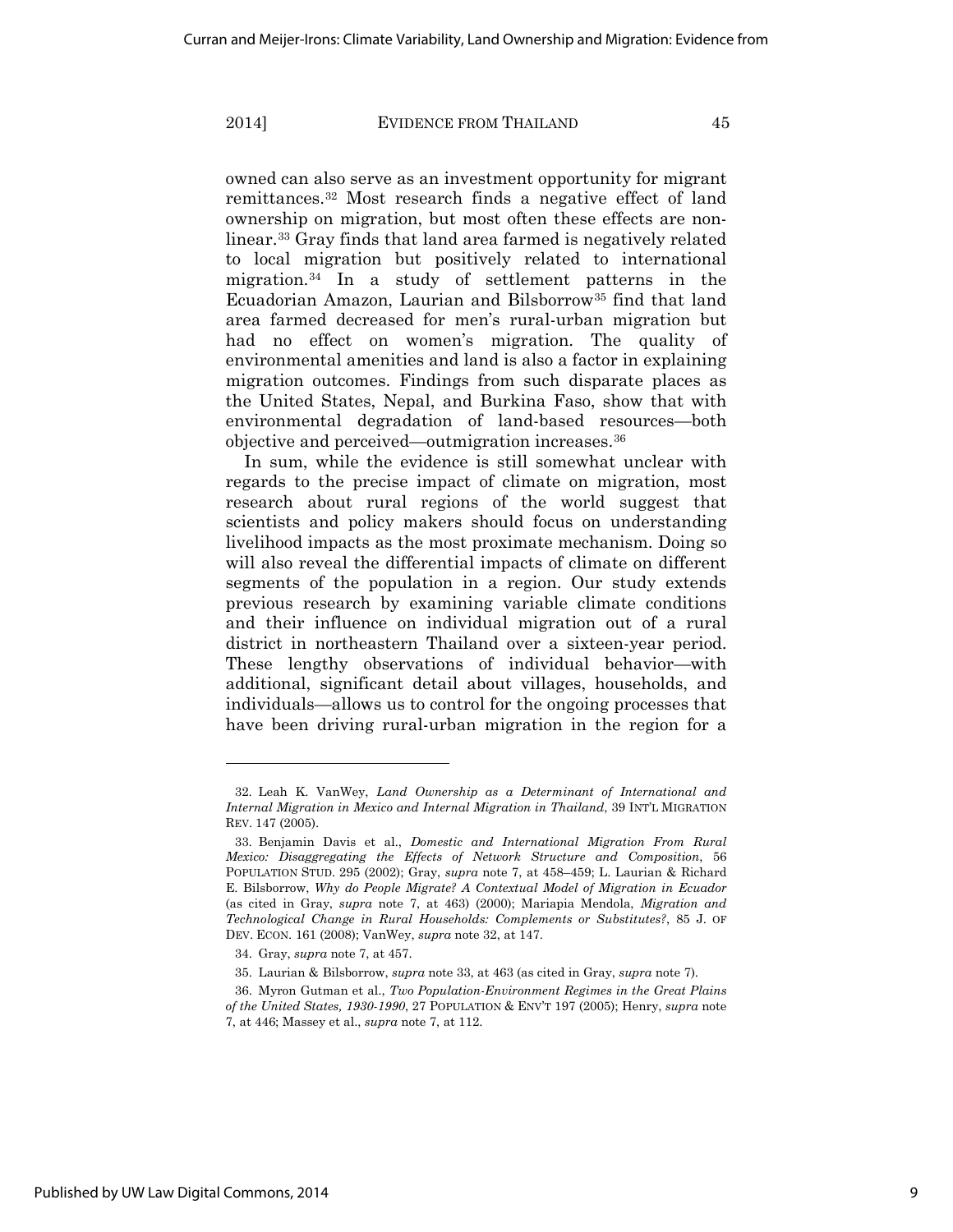number of decades and more precisely observe responses to climate impacts. Furthermore, we account for variable exposure to climate condition, relate these conditions with land ownership, and estimate our predictive models of migration on segregated samples of men and women. Doing so addresses a persistent observation in the scholarly literature: men and women differently perceive climate risks and differently respond to those risk perceptions.

# III. THAILAND: SOCIAL AND ENVIRONMENTAL INSIGHTS

Thailand and the lower Mekong Region of Southeast Asia are a particular focus of climate research in recent years because of several regional climatic and geographic conditions. In 2010 Thailand faced its worst drought in 20 years resulting in the water level of the Mekong River falling to its lowest level in 50 years.37 Then, in late 2011, the lower Mekong River and Chao Phraya River regions experienced some of their worst flooding. Increasingly intense and severe weather events are forecasted for much of the region, raising uncertainties about how best to adapt.38 The region is already a significant source of the world's rice exports, primarily from Thailand and Vietnam, with significant potential for increased yields from Cambodia, Laos, and Myanmar.39 The region is also subject to impact from global climate systems, namely ENSO, which has been responsible for a variable, but regular, seasonal monsoon pattern that produces the precipitation that yields dependable riverine and rain-fed irrigation for rice-growing agricultural systems.<sup>40</sup> While there has been some debate about how much of the variability in the monsoonal patterns during recent decades is due to global climate change versus due to naturally occurring patterns,41 recent results indicate a long-term trend

 $\overline{a}$ 

<sup>37.</sup> Danny Marks, *Climate Change and Thailand: Impact and Response*, 33 CONTEMP. SE. ASIA: A J. OF INT'L & STRATEGIC AFF. 231-232 (2011).

<sup>38.</sup> *Id.* at 233.

<sup>39.</sup> Alice G. Laborte et al., *Rice Yields and Yield Gaps in Southeast Asia: Past Trends and Future Outlook*, 36 EUR. J. OF AGRONOMY 9–10 (2012).

<sup>40.</sup> *Id.* at 11.

<sup>41.</sup> Arief Anshory Yusuf & Herminia Francisco, *Climate Change Vulnerability Mapping for Southeast Asia*, ECON. & ENV'T PROGRAM FOR SE. ASIA 5 (EEPSEA), SINGAPORE (2009); Judy Eastham, et al., *Mekong River Basin Water Resources Assessment: Impacts of Climate Change*, WATER FOR A HEALTHY COUNTRY NATIONAL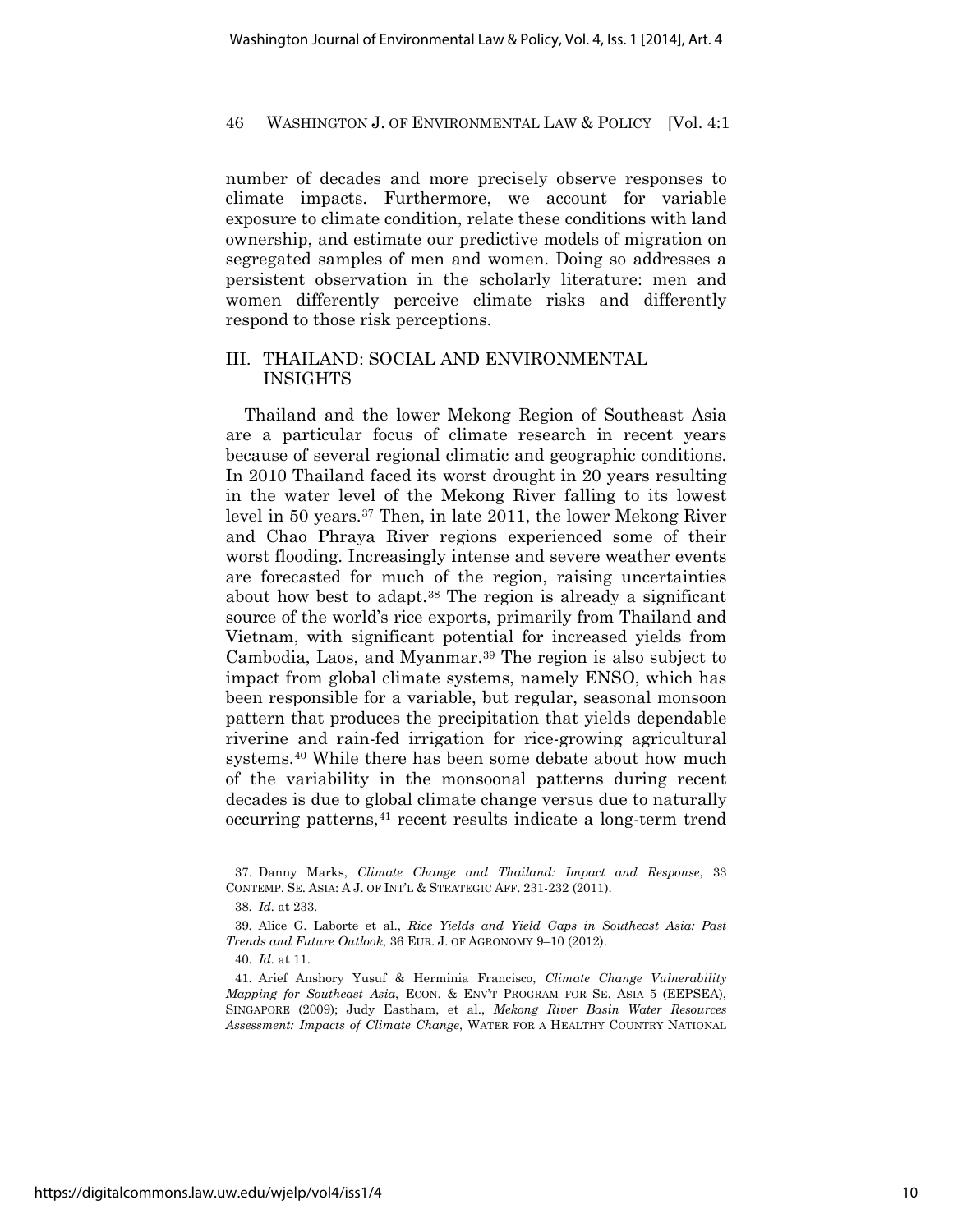in rising temperatures in the region and this trend is projected to coincide with rising precipitation on land areas.42 However, while projections suggest the possibility of rising precipitation, patterns of precipitation between 1950 and 2005 indicate falling average rainfalls, more frequent droughts, alternating with episodic, intense and heavy rainfalls that result in flooding. Between 1950 and 1975 there were only four droughty years of low intensity. However, between 1975 and 2000 there have been fourteen droughty years and five of those were between 1989 and 1994.43 In addition, recent research indicates that changes in temperature and  $CO<sub>2</sub>$  will adversely affect rice yields in Thailand and Laos.<sup>44</sup> Thailand is still heavily reliant on agricultural productivity, with many rural communities significantly involved in producing agricultural products for local consumption and export. Thailand's export economy draws heavily upon post-harvest processing of grains, animal feed, and oils; manufacturing of fruit, vegetables, and spice products for export; preservation of processed fish, fowl and meat products for export; and production of other plantbased products (e.g., rubber and Styrofoam from manioc).<sup>45</sup> This agricultural dependence means that rural communities are particularly vulnerable to climate uncertainties. Nevertheless, rural communities are already fairly diversified in their income streams, and ever since Thailand's boom in export manufacturing, which began in the late 1970s, rural communities are a primary source of low-wage labor migrants to export manufacturing zones in urban or semi-urban areas.<sup>46</sup>

RESEARCH FLAGSHIP REPORT CSIRO 11 (2008); THE ECON. OF CLIMATE CHANGE IN SE. ASIA: A REGIONAL REV. 22 (Asian Development Bank, 2009).

<sup>42.</sup> Guillaume Lacombe et al., *Multi-Year Variability or Unidirectional Trends? Mapping Long-Term Precipitation and Temperature Changes in Continental Southeast Asia Using PRECIS Regional Climate Model*, 113 CLIMATIC CHANGE 13 (2012).

<sup>43.</sup> Marks, *supra* note 37.

<sup>44.</sup> Mukand S. Babel et al., *Evaluation of Climate Change Impacts and Adaptation Measures for Rice Cultivation in Northeast Thailand*, 46 CLIMATE RESEARCH 232 (2011); Chitnucha Buddhaboon et al., *Climate Scenario Verification and Impact on Rain-fed Rice Production*, REPORT OF APN CAPABLE PROJECT, SOUTHEAST ASIA START REGIONAL CENTER, CHULALONGKORN UNIVERSITY, THAILAND 14 (2004); W. Chaowiwat & K. Likitdecharote, *Effect of Climate Change on Potential Evapotranspiration Case Study: Lower Chaopraya Basin*, THE 1ST NPRU ACADEMEIC CONFERENCE 80 (2009).

<sup>45.</sup> Marks, *supra* note 37, at 240.

<sup>46.</sup> Aphichat Chamratrithirong et al., *National Migration Survey of Thailand* 7 (1995).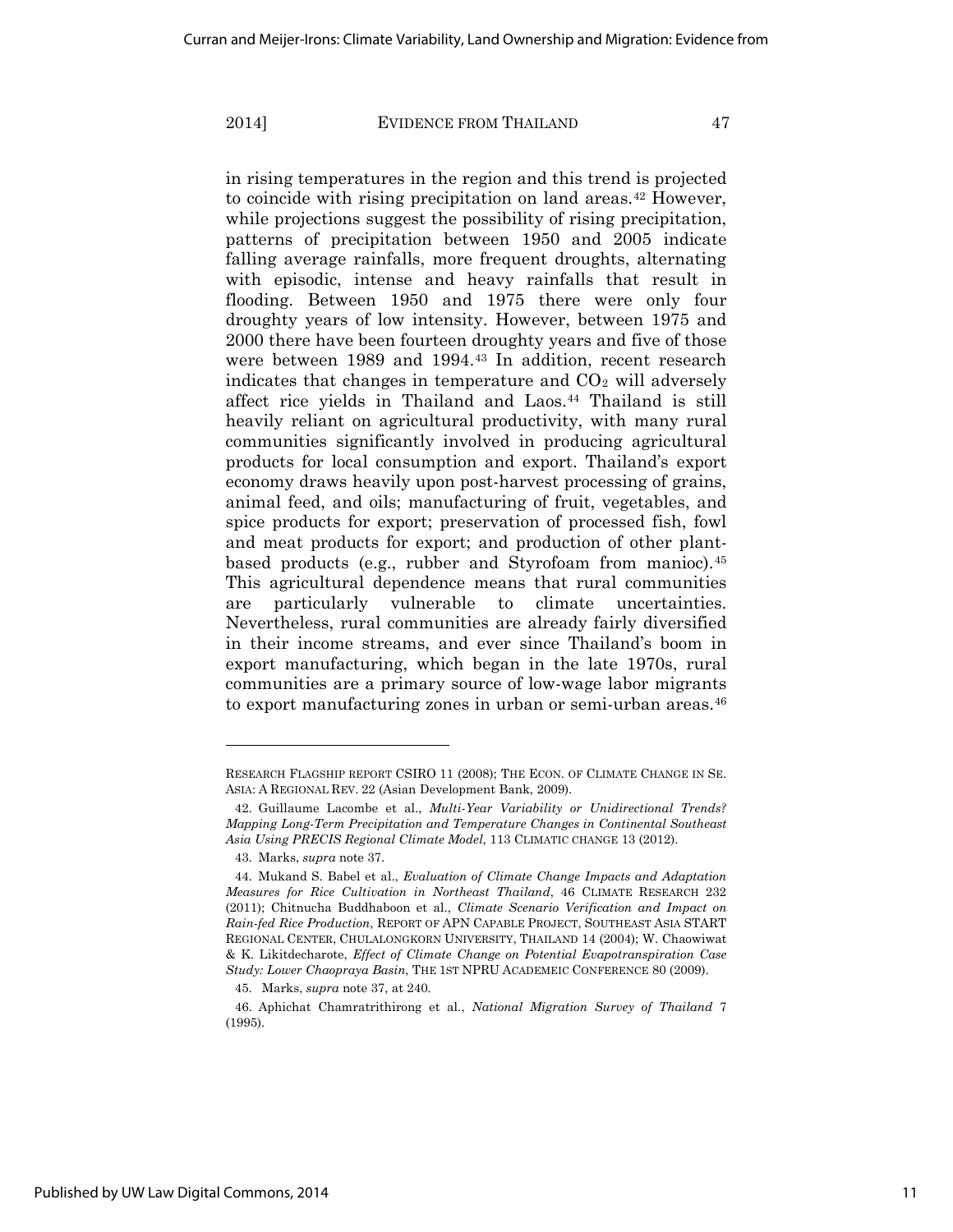Migrant remittances back to rural, origin communities has grown from five percent of rural farm incomes in the 1970s to more than fifty percent of household incomes by the 1990s.<sup>47</sup> Thailand is no different from many parts of the world where climate impacts are expected to influence livelihoods. Just as in these other parts of the world, migration in Thailand is an already well-developed livelihood strategy for the diversification incomes, raising living standards and generation of financial capital for investments in other rural opportunities.48

Our study draws upon the existing research infrastructure in Thailand to analyze secondary data from Nang Rong, Buriram, Thailand that matches individuals, households and communities to their landscape between 1984 and 2000. This 16-year period captures the beginning of the shift in predictable climate patterns to the more unpredictable patterns and it captures the emergence, growth, and establishment of rural-urban migrant streams connecting. Nang Rong, in the northeast region of Thailand, is a good choice for a study site because of the history of internal migration in the area. Nang Rong is a former frontier region that has undergone considerable land use and population changes during the latter half of the twentieth century.49 Nang Rong has also been the focus of extensive study and much is known about the motivations and consequences of circular labor migration from the area. Considerable quantitative and qualitative data have also been collected on the environment and migration there.50 Seasonal migration is common in Nang Rong, where the rainy, monsoon season is often followed by drought-like conditions that require people to migrate in

 $\overline{a}$ 

<sup>47.</sup> Sara R. Curran & Abigail M. Cooke, *Unexpected Outcomes of Thai Cassava Trade: A Case of Global Complexity and Local Unsustainability*, 5 GLOBALIZATIONS 120 (2008).

<sup>48.</sup> Stark & Taylor, *supra* note 4, at 12; VanWey, *supra* note 32, at 169.

<sup>49.</sup> Barbara Entwisle et al., *An Agent-Based Model of Household Dynamics and Land Use Change*, 3 J. OF LAND USE SCI. 82 (2008).

<sup>50.</sup> Sara R. Curran et al., *Gendered Migrant Social Capital: Evidence from Thailand*, 84 SOCIAL FORCES 229-230 (2005); Filiz Garip, *Social Capital and Migration: How Do Similar Resources Lead to Divergent Outcomes?* , 45 DEMOGRAPHY 596-97 (2008); Leah K. Vanwey, *Land Ownership as a Determinant of Temporary Migration in Nang Rong, Thailand*, 19 EUR. J. OF POPULATION / REVUE EUROPÉENNE DE DÉMOGRAPHIE 124 (2003); Ronald R. Rindfuss et al., *Panel Studies and Migration*, 36 SOCIAL SCIENCE RESEARCH 377 (2007).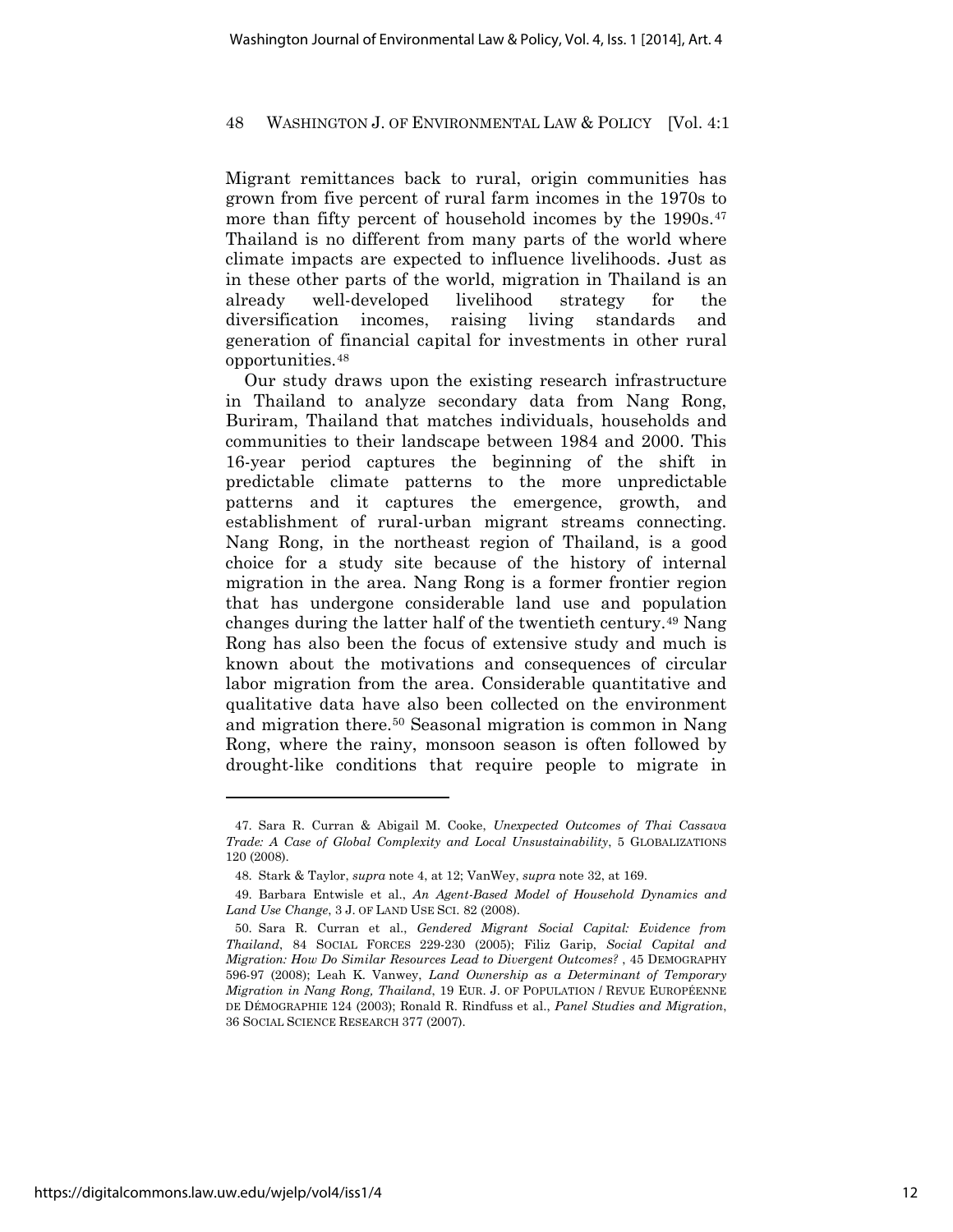search of non-agricultural labor opportunities to supplement their incomes and families' livelihoods.<sup>51</sup>

Nang Rong, Buriram is located in the southern portion of the northeastern region of Thailand. The middle of the district is transected by a national highway running west to east and connecting Bangkok to the Laotian border on the eastern side of the nation. The Nang Rong district is primarily agricultural, relying on a variety of crops for subsistence, consumption, and sale to markets both within the district, the capital, and beyond. It is located on the Korat Plateau, which is characterized by relatively infertile soils, poor drainage, and inconsistent precipitation.52 Rain-fed rice cultivation is typical in the lower elevations with corn, cassava, sugar cane, and forest products in the upper elevations.<sup>53</sup> In general, the land is highly vulnerable to drought and prone to unsustainable agro-ecological conditions.54 The predominance of environmental stress in the ecological system figures prominently in the narratives of villagers.55 These narratives are also prominent throughout the northeast region of Thailand and explain historic and contemporary migration flows out of the region to metropolitan or ecologically richer regions of the country.56 It is the preponderance of local explanations combined with the contemporary global discussions about climate variability and migration that motivates our inquiry.

Drought is a frequent explanation for migration amongst villagers. In 2007, this research team collected migration histories from each of the communities where the panel survey had been conducted in 1984, 1994 and 2000. Some examples of villager accounts follow:

<sup>51.</sup> Curran, *supra* note 50, at 235.

<sup>52.</sup> Stephen J Walsh, et al., *A multiscale analysis of LULC and NDVI Variation in Nang Rong district, Northeast Thailand*, 85 AGRIC., ECOSYSTEMS & ENV. 49 (2001).

<sup>53.</sup> Curran & Cooke, *supra* note 47, at 118; Walsh, *supra* note 52, at 49.

<sup>54.</sup> William F Welsh, *Characterizing Patterns of Land Degradation Potential and Agro-Ecological Sustainability in Nang Rong, Thailand*, 74 PHOTOGRAMMETRIC ENGINEERING AND REMOTE SENSING 772 (2008).

<sup>55.</sup> SARA R CURRAN & YOTHIN SAWANGDEE, DEMOGRAPHIC FACTORS AFFECTING AGRICULTURAL DECISION-MAKING (Institute for Population and Social Research Mahidol University 1998); Curran, *supra* note 50, at 231.

<sup>56.</sup> Chamratrithirong, *supra* note 46, at 11.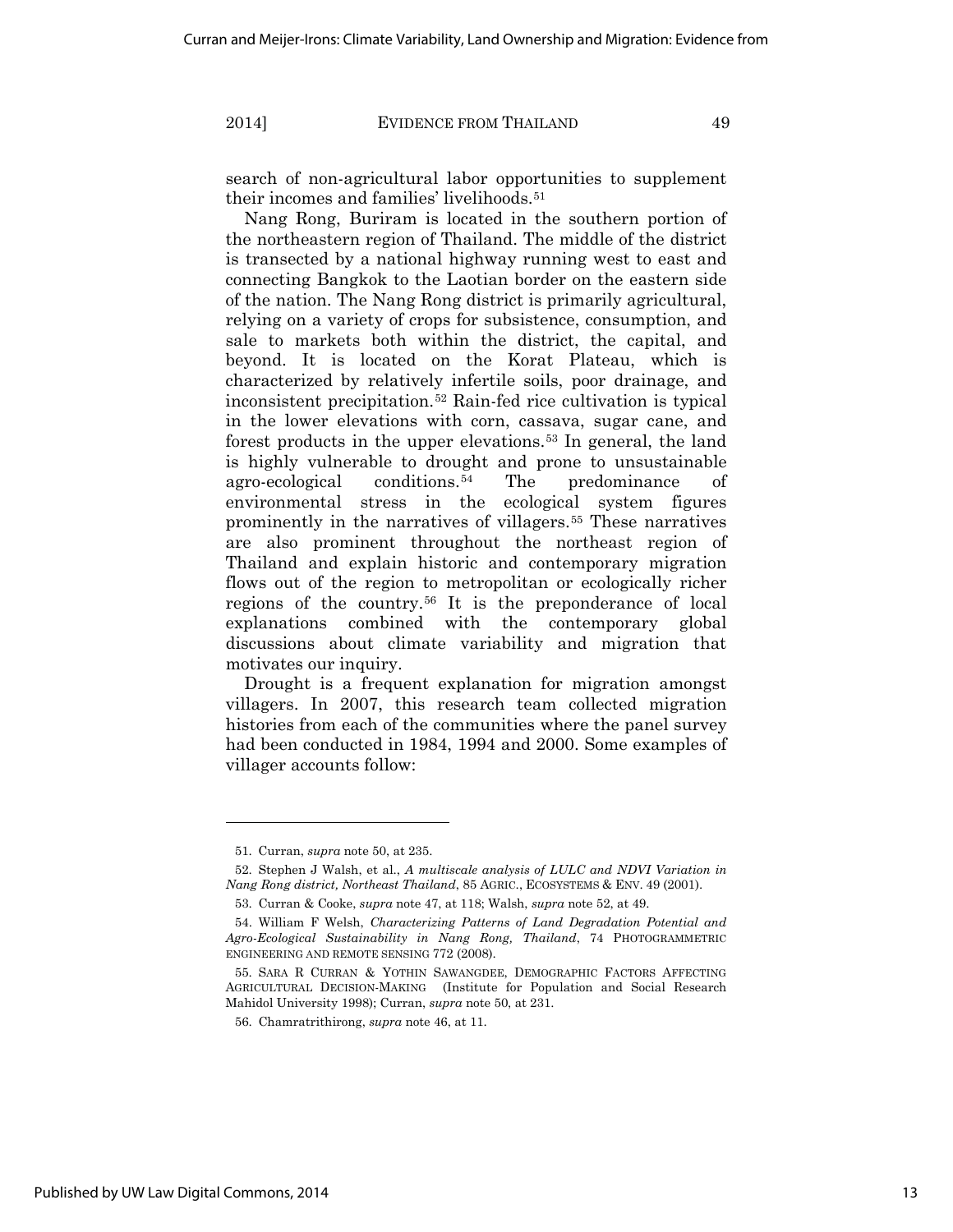Sample Village 1

Researcher: *Can the village elders please tell us when the locals started to leave the village to work elsewhere both near and far? Can you recall?*

Villager 1: *Do you recall? (Asking someone near them.)* Villager 2: *Yes, in 1979. I remember that I just got married. It was very dry. Drought was in 1979 and 1980.*

Villager 3: *Yes, very dry.*

Villager 4: *We could not harvest rice due to water shortage.* Villager 2: *In any year with good rain, we do not go anywhere. (laughter). We grow rice here!*

Sample Village 2

Villager 1: *In 1999-2000. The drought hit us again. People went to do construction work in Muang Thong Thani.*

Villager 2: *They had a foreigner as a contractor at Muang Thong. Several people got rich working there. Several of them did very well for themselves.*

Researcher: *Who came to tell you about going to Soi Kreb Mom in Muang Thong?*

Villager 3: *I went with my neighbors and some time we went to see what jobs are available and do it there and then. Mostly people in this district will know each other.*

Researcher: *Did almost everyone in the district go to work?* Villager 4: *Yes, we all went out to work.*

Villager 2: *People from Amphoe Chamni, Nauad and Nong Pluang all go to work outside.*

Villager 4: *Yes, all of us.*

Thailand has undergone several land reform efforts since the mid-1950s when the first Land Code was established.57 However, the registration of land and land claims as well as the recognition of land titles have proceeded slowly with over twenty-one agencies involved in the identification and administration of land procedures. De facto land use and usufruct rights have also complicated what is understood to be public or private land. Several major legal changes in land law have also been implemented since the 1954 Land Code,

<sup>57.</sup> Orapan Nabangchang Srisawalak, *Land Tenure Data in Thailand* (2006), *available at* www.fao.org/docrep/009/a0306t/A0306T09.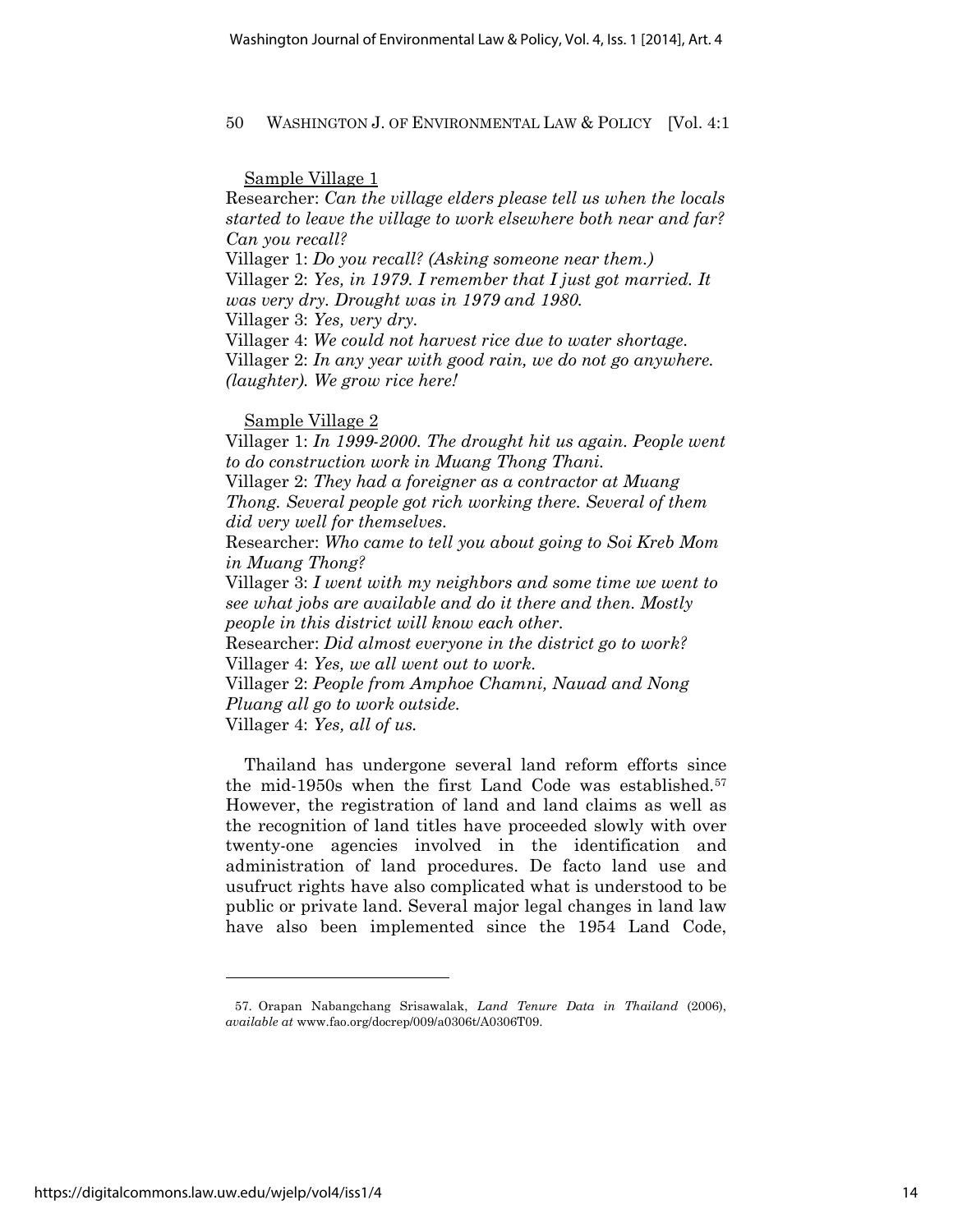including ones in 1975, 1994, and 2000.<sup>58</sup> Consequently, farmers and farm households are well aware of the status of their land rights and land holdings and invest in their property and livelihood strategies accordingly.59 The most secure type of land title is a 'Chanote,' also known as 'Nor Sor 4,' and is the only title that can be mortgaged or sold. Three other types are not transferable: 'Nor Sor 3 Gor,' 'Nor Sor 3,' and Possessory Right (usufruct rights). Most paddy fields and the household's primary homestead in Thailand have been brought into confirmed, Chanote land title.<sup>60</sup> Most forested land or upland areas are less likely to have free and clear titles, and many farm households hold claim to additional lands in these areas with a lesser title status with the understanding that those lands are not owned, per se, but that these titles will transfer as long as the households maintain those properties.61 Research about land ownership and land tenure security indicates that farming households view land with any form of title as owned land. In addition, variation in amounts of land in various titling forms explains less in farming investments than do the quality of the land and the availability of agricultural labor.62

Gender relations in Thailand and the northeastern region add some additional complexity to considerations about who might be more or less vulnerable to climate impacts. Thai rural women have long played an important role in household economies.63 They work next to their husbands and brothers in the rice fields and are often described as "holding the purse strings" with regard to financial planning.<sup>64</sup> Also, many historic and ethnographic studies describe women's relations with their husbands as egalitarian. Women's participation in

<sup>58.</sup> *Id*.

<sup>59.</sup> Nareeluck Wannasai & Rajendra P Shrestha, *Role of Land Tenure Security and Farm Household Characteristics on Land Use Change in the Prasae Watershed, Thailand*, 25 LAND USE POL. 215-217 (2008).

<sup>60.</sup> Srisawalak, *supra* note 57.

<sup>61.</sup> Wannasai & Shrestha, *supra* note 59, at 223..

<sup>62.</sup> *Id*. at 227.

<sup>63.</sup> Anchalee Singhanetra-Renaud & Nitaya Prabhudhanitisarn, *Changing Socio-Economic Roles of Thai Women and Their Migration*, *in* GENDER AND MIGRATION IN DEVELOPING COUNTRIES 160 (Sylvia Chant ed., 1992).

<sup>64.</sup> Bencha Yoddumnern-Attig, *Thai Family Structure and Organization: Changing Roles and Duties in Historical Perspective* 12 (1992).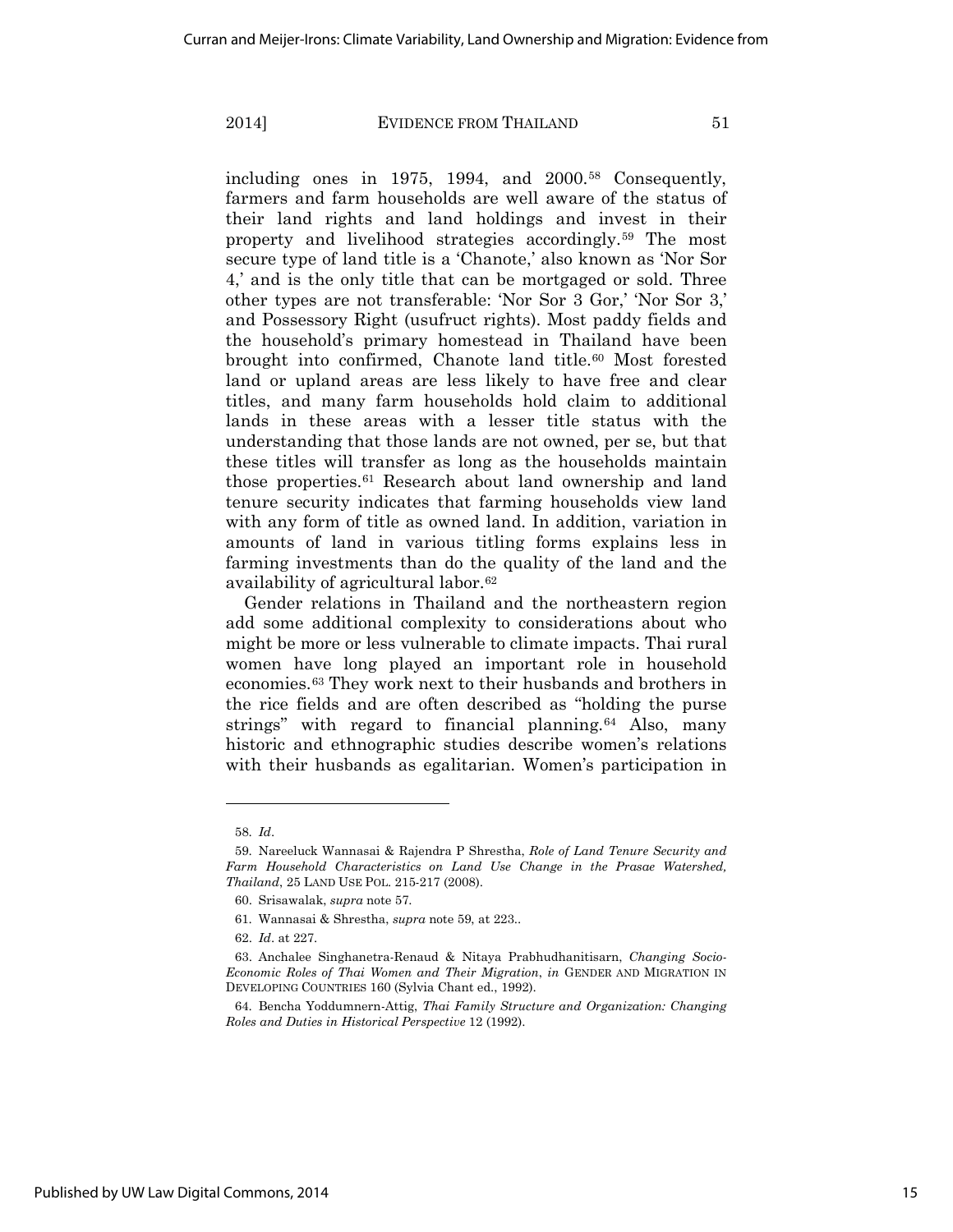rural-urban migrant streams is considerable, reaching as high as sixty percent of all migrants.<sup>65</sup> These rates are only surpassed in Asia by the migration rates of women from the Philippines and Japan.<sup>66</sup> It is important to note that these moves are rarely associational (family moves), but are instead primarily for jobs for the women themselves.<sup>67</sup>

These positive characterizations of women's status are increasingly questioned by recent scholarship. Researchers note that women predominate in the low wage, low skill sectors of the economy, including low wage service jobs, prostitution, agricultural wage labor, and low skill manufacturing, such as in textiles, parts assembly for electronics, and food processing plants.<sup>68</sup> Importantly, women consistently earn one-third to one-half as much as men in similar occupations.<sup>69</sup> Outside of seasonal construction labor, much of the destination labor market is sex-segregated. Men tend to work in heavier industries, such as taxi driving, motorcycle services, automobile servicing, and construction.70

Further, patterns of marriage and settlement adjudicate against strong household ties with sons and tend towards strong ties with daughters, especially in northeastern Thailand.71, 72, 73 Thai households are matrilocal; that is, a husband moves to the wife's family's house for two days to five years—usually until the first child is a year old. In the ideal situation, the husband provides an important source of farm labor. The inheritance norm is bilateral, but sons usually abdicate their land inheritance to their sisters or brothers-inlaw because they will be moving to their wife's household and

<sup>65.</sup> Chamratrithirong, *supra* note 46, at 30; Darunee Tantiwiramanond, Gender and Development in Thailand 12 (1995).

<sup>66.</sup> Tantiwiramanond, *supra* note 65, at 12.

<sup>67.</sup> Chamratrithirong, *supra* note 46, at 31.

<sup>68.</sup> CHALONGPHOB SUSSANGKARN, LABOUR MARKETS 362 (Peter G. Warr ed., Cambridge University Press. 1993); Tantiwiramanond, *supra* note 65, at 15.

<sup>69.</sup> Tantiwiramanod, *supra* note 65, at 17.

<sup>70.</sup> Sussangkarn, *supra* note 68, at 365.

<sup>71.</sup> Blanc-Szanton M.C., *Gender and Inter-Generational Resource Allocation Among Thai an Sino-Thai Households*, *in* STRUCTURES AND STRATEGIES: WOMEN, WORK AND FAMIY 96-97 (Leela Dube & Raini Palriwala eds., 1990).

<sup>72.</sup> F. De Jong Gordon et al., *Gender, Values, and Intentions to Move in Rural Thailand*, 30 INTER'L MIGRATION REV. 751 (1996).

<sup>73.</sup> Yoddumnern-Attig, *supra* note 127, at 11.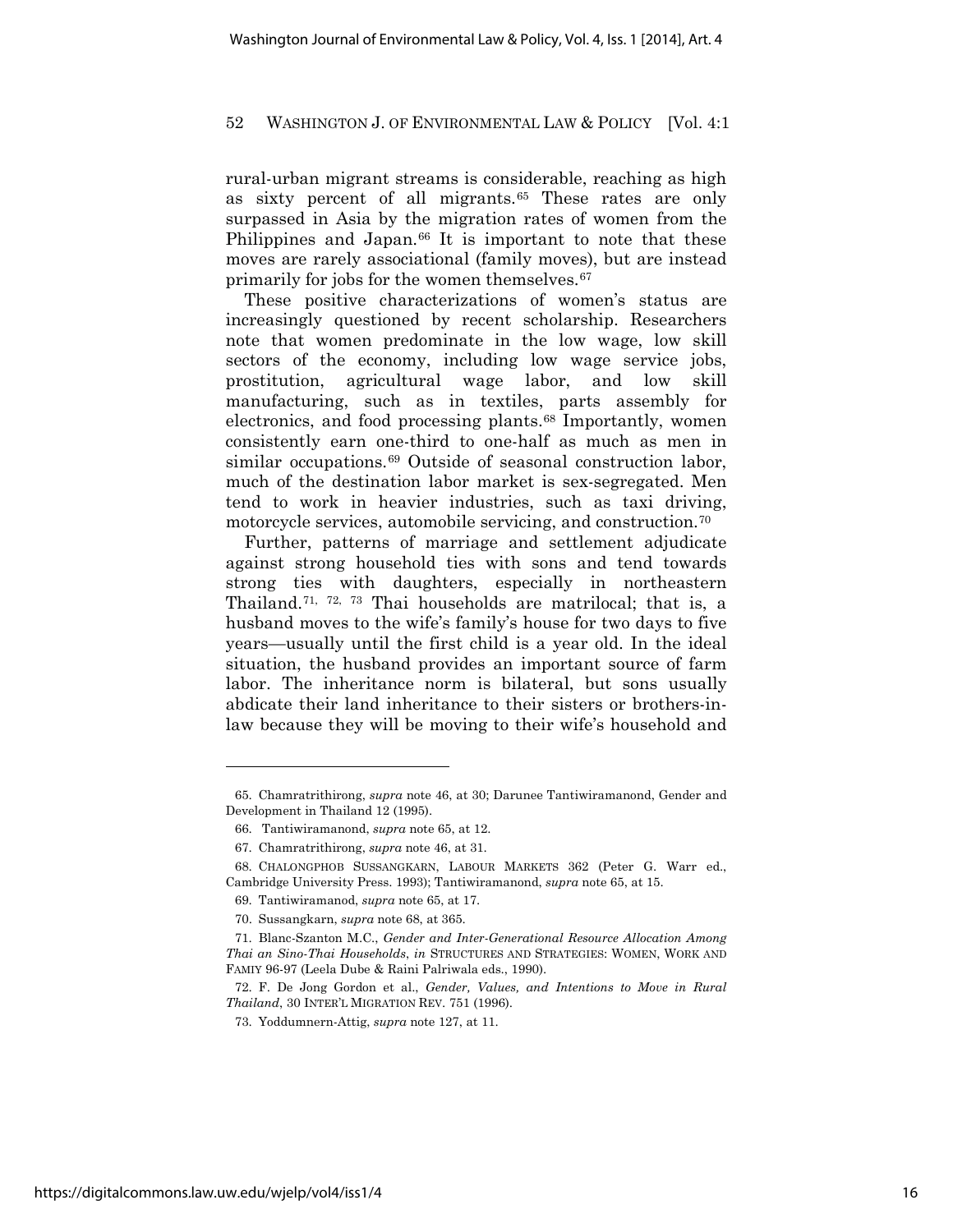will receive, instead, some other form of inheritance such as money, cattle, or more recently education.<sup>74</sup> Youngest daughters are particularly advantaged with regards to household resources because they often inherit the homestead and a larger portion of the land. Access to these resources comes at a price. These daughters and their husbands are expected to care for the daughter's parents in their old age.<sup>75</sup> These gender patterns of migration, family responsibilities, and marital ties suggest that the relationships men and women have with the land and their natal households are likely to be quite different. Furthermore, the pull of the destination labor markets might also be different, especially if male opportunities are greater. Even if male migration opportunities are greater, some of the male migrants end up in agricultural labor markets, which may be just as vulnerable to climate impacts.

Based on our review of previous research we expect that for communities in rural areas that are agriculture- and resourcedependent for livelihoods, migration is a variable but growing adaptation to local ecological uncertainties, net of other factors that might push or pull rural residents out of rural communities to migrant destinations. Our expectations about human responses to climate conditions revolve around four factors: land ownership; climate conditions that are either significantly wetter or drier than those of an average year; gender; and duration of exposure to wetter or drier conditions, namely twelve-month exposure or twenty-four-month exposure to fifty percent or more of months being wetter or drier than average.

Specifically, we expect that the amount of land owned will require more labor, limiting out-migration. Wetter climate years will also keep labor local and farming-based, while drier climate years will push household members out of the region to migrant destination labor markets. Given the varied relationships of women and men to farm, family, and labor markets, we expect there to be gender differences in response

 $\overline{a}$ 

<sup>74.</sup> Charles F Keyes, *Mother or mistress but never a monk: Buddhist Notions of Female Gender in Rural Thailand*, 11 AMERICAN ETHNOLOGIST 231 (1984); VIRIYA LIMPINUNTANA et al., AN AGROECOSYSTEM ANALYSIS OF NORTHEASTERN THAILAND 17- 20 (Khon Kaen University 1982).

<sup>75.</sup> Keyes, *supra* note 74, at 233; Yoddumnern-Attig, *supra* note 64, at 13.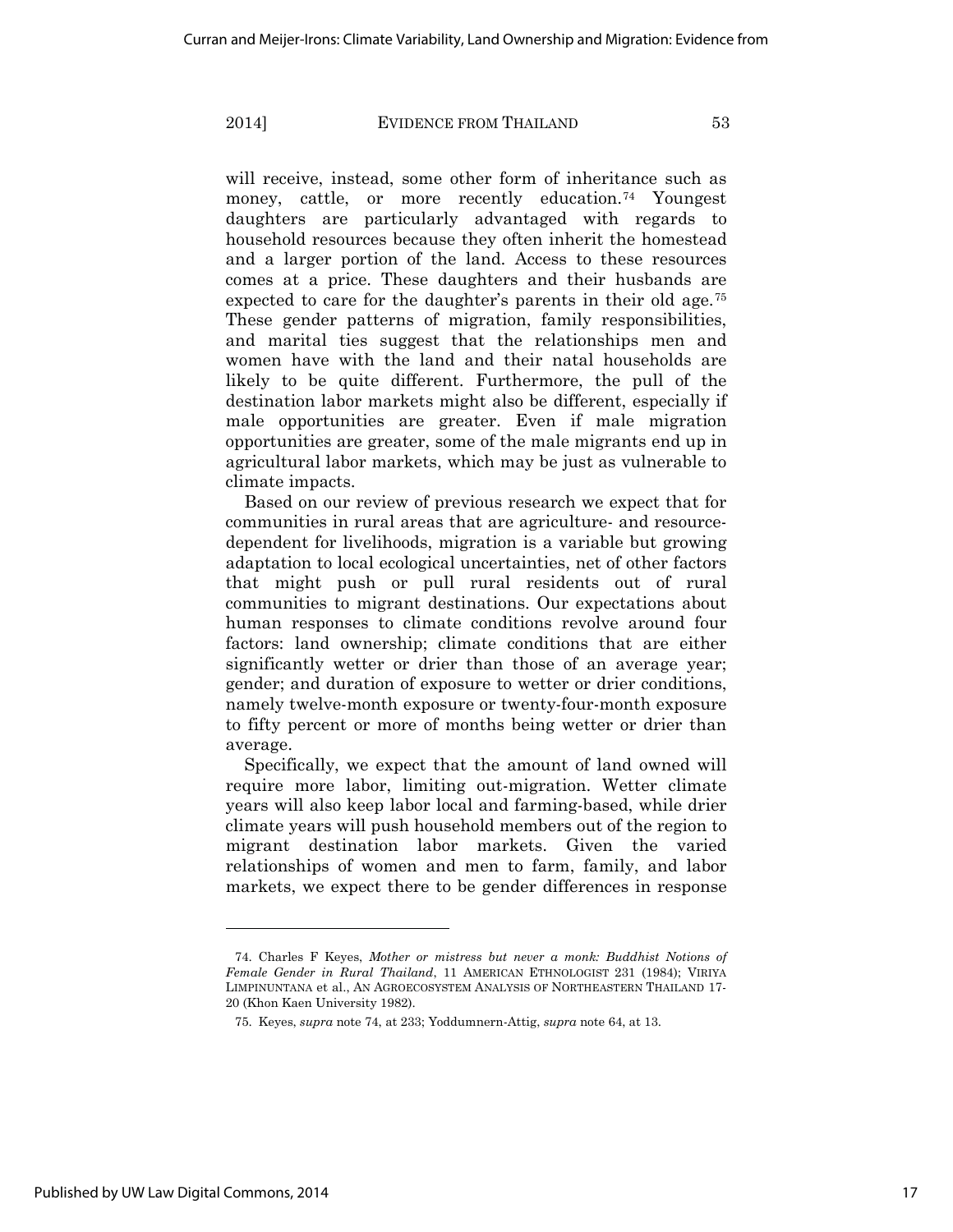to non-average climate conditions, particularly when households own land. For women in larger landowning households, we expect wetter climate years to prevent them from migrating. Given women's commitments to land and family, we also expect that shorter duration exposure to drier climate conditions will influence women less than men, while longer duration exposure to droughty conditions will propel women out of the region for non-farm labor migration.

# IV. DESCRIPTION OF DATA AND METHOD OF ANALYSIS

### *A. Nang Rong Migration Data and Baseline Information*

Our migration data come from the Nang Rong Surveys, a longitudinal panel data collection effort conducted by the Carolina Population Center at the University of North Carolina and the Institute for Population and Social Research at Mahidol University in Thailand.76 We employ all three waves of data (collected in 1984, 1994, and 2000) for our analyses. The 1984 data collection was a census of all households and individuals residing in fifty-one villages within Nang Rong. It included information on individual demographic characteristics, household assets, and village institutions as well as agricultural, natural, economic, social, and health resources. The 1994 survey followed all 1984 respondents still living in the original villages, as well as respondents from twenty-two of the original fifty-one villages who had moved to one of the four primary destinations outside of the district, plus any new village residents since 1984. The 1994 surveys included all questions from the 1984 survey, as well as a tenyear retrospective life history about education, work, and migration, a survey about the age and location of siblings, and a special survey of migrants' migration experiences and histories. The 2000 round of surveys built on the previous data collection efforts by following all of the 1994 respondents and adding to the database any new residents and households in the original villages since 2000.

The 1994 and 2000 surveys included a migrant follow-up

<sup>76.</sup> *Nang Rong Projects*, UNC Carolina Population Center*,*  http://www.cpc.unc.edu/projects/nangrong/ (last updated Sept. 25, 2013).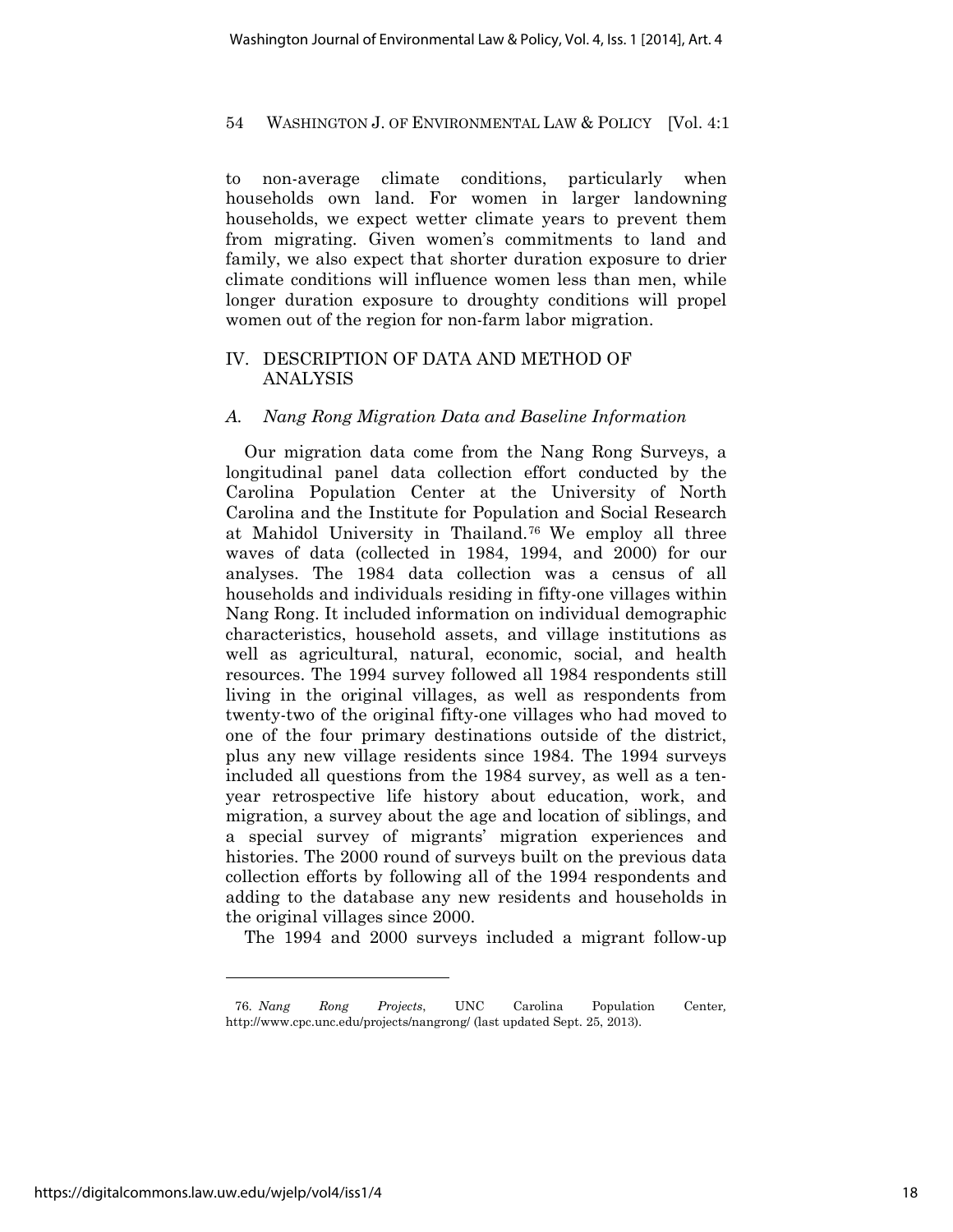component. This was conducted among persons who had resided in twenty-two of the original 1984 villages, and defined a migrant as someone who was a member of a 1984 household and had since left a village for more than two months to one of four destinations: the provincial capital, Buriram; the regional capital, Korat or Nakhon Ratchasima; Bangkok and the Bangkok Metropolitan Area; or the Eastern Seaboard provinces. The migrant follow-up in 2000 included migrants identified and interviewed in 1994 and individuals who had lived in the village in either 1984 or 1994 but subsequently migrated to one of the four primary destinations. The retrospective recall items in the survey allow us to measure timing and sequencing of moves (outgoing and returning), migrant destination, occupation in destination, and duration of stay. The data for these analyses focus only upon villagers from the twenty-two villages with a migrant follow-up component. In these villages, the follow-up rate is fairly high, approximately seventy-five percent, because the survey team relied on multiple search methods.<sup>77</sup> This means that migrant selectivity bias is minimized among this group of villagers and villages.

Our analysis file relies primarily on the data found in the life history modules implemented in both 1994 and 2000. With these data we construct an analysis file that is comprised of person-year-move records. For each individual, we have information about sequence of residences and moves within a year for the preceding ten years in the case of the 1994 survey and for the preceding six years for the 2000 survey. Retrospective life histories were collected for most individuals who had ever resided in Nang Rong in any 1984, 1994, or 2000 household and who were thirteen to forty-four years old at some point during this time period. Our analyses examine individual behavior prospectively from 1984 and 1994 to 2000, and we do not include individuals who newly appear in households in 2000. We measure migration as any move outside of the Nang Rong district for two months or more. Other studies have shown that the cumulative patterns of migration are quite different across villages, with some villages exhibiting quite steep trajectories of accumulated migration experience and others exhibiting much lower rates

 $\overline{a}$ 

<sup>77.</sup> Rindfuss, *supra* note 50, at 383.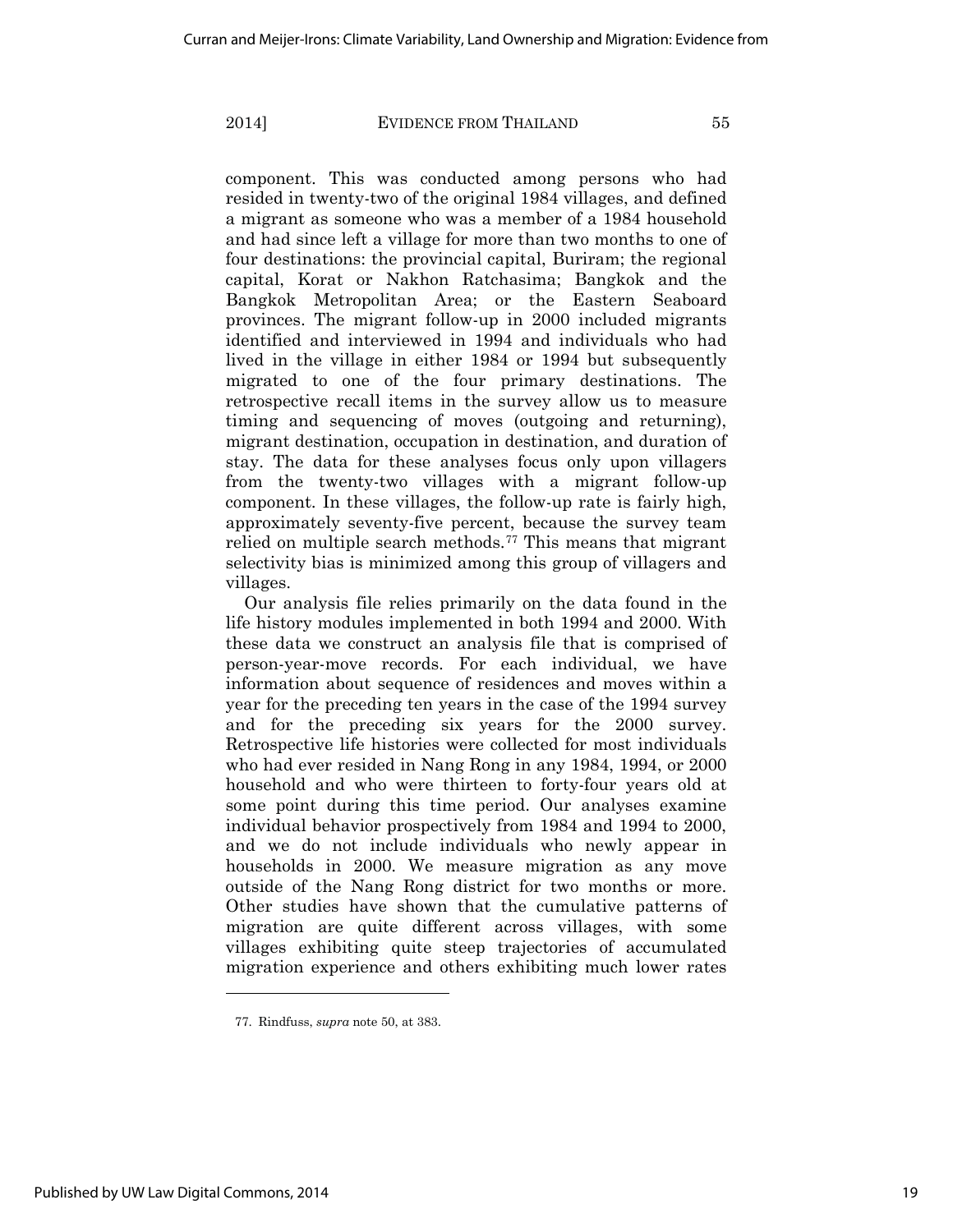of increase.78 Overall, migration out of the region during this period of time is growing. In 1984, among thirteen to forty-four year olds, only 7.7 percent had ever migrated. By 2000, among seventeen to fifty-one year olds, seventy-two percent had migrated out of the district. For the most part, these are shortterm moves, with most moves lasting less than one year.

In previous studies using these data, we developed a fairly robust model of migration that takes into account the influence of social networks and individual and household factors on migration.79 For all of the baseline variables that are timevarying, we measure up through t-1 years. Because prior migration experience by the individual, other members of the family, or their neighbors is so influential for predicting migration, we separately estimate the number of migrant trips and number of migrant months spent away from Nang Rong up through year t-1. We do so for the individual, every member of the individual's household, and every member of the individual's village. The village or household migrant trips and the months of migrant experience do not include the experience of the observed individual. 80

| Table 1: Characteristics of Nang Rong Villagers in 1984 and 2000, means (s.d.) |              |              |  |  |
|--------------------------------------------------------------------------------|--------------|--------------|--|--|
|                                                                                | 1984         | 2000         |  |  |
| Male (Female)                                                                  | 0.51(0.50)   | 0.47(0.50)   |  |  |
| Age                                                                            | 19.06 (4.52) | 28.87 (7.08) |  |  |
| Married (or not)                                                               | 0.26(0.44)   | 0.65(0.48)   |  |  |
| No Schooling                                                                   | 0.02(0.14)   | 0.01(0.09)   |  |  |
| Primary Schooling or Less                                                      | 0.74(0.44)   | 0.66(0.47)   |  |  |
| Some Secondary School                                                          | 0.22(0.42)   | 0.21(0.41)   |  |  |
| Secondary Schooling or more                                                    | 0.04(0.19)   | 0.13(0.34)   |  |  |
| Landless                                                                       | 0.08(0.26)   | 0.09(0.43)   |  |  |
| 1-10 Rai Owned                                                                 | 0.18(0.39)   | 0.24(0.43)   |  |  |
| 11-25 Rai Owned                                                                | 0.28(0.45)   | 0.32(0.47)   |  |  |
| More than 25 Rai Owned                                                         | 0.46(0.50)   | 0.35(0.48)   |  |  |

<sup>78.</sup> Curran, *supra* note 51, at 239; Filiz Garip & Sara Curran, *Increasing Migration, Diverging Communities: Changing Character of Migrant Streams in Rural Thailand*, 29 POPULATION RES. AND POL'Y REV. 659, 661 (2009); Garip, *supra* note 50, at 594.

 $\overline{a}$ 

<sup>79.</sup> Curran, *supra* note 51, at 247.; Garip & Curran, *supra* note 78, at 250; Garip, *supra* note 50, at 600.

<sup>80.</sup> *See* Curran, *supra* note 50, at 239 (for more details).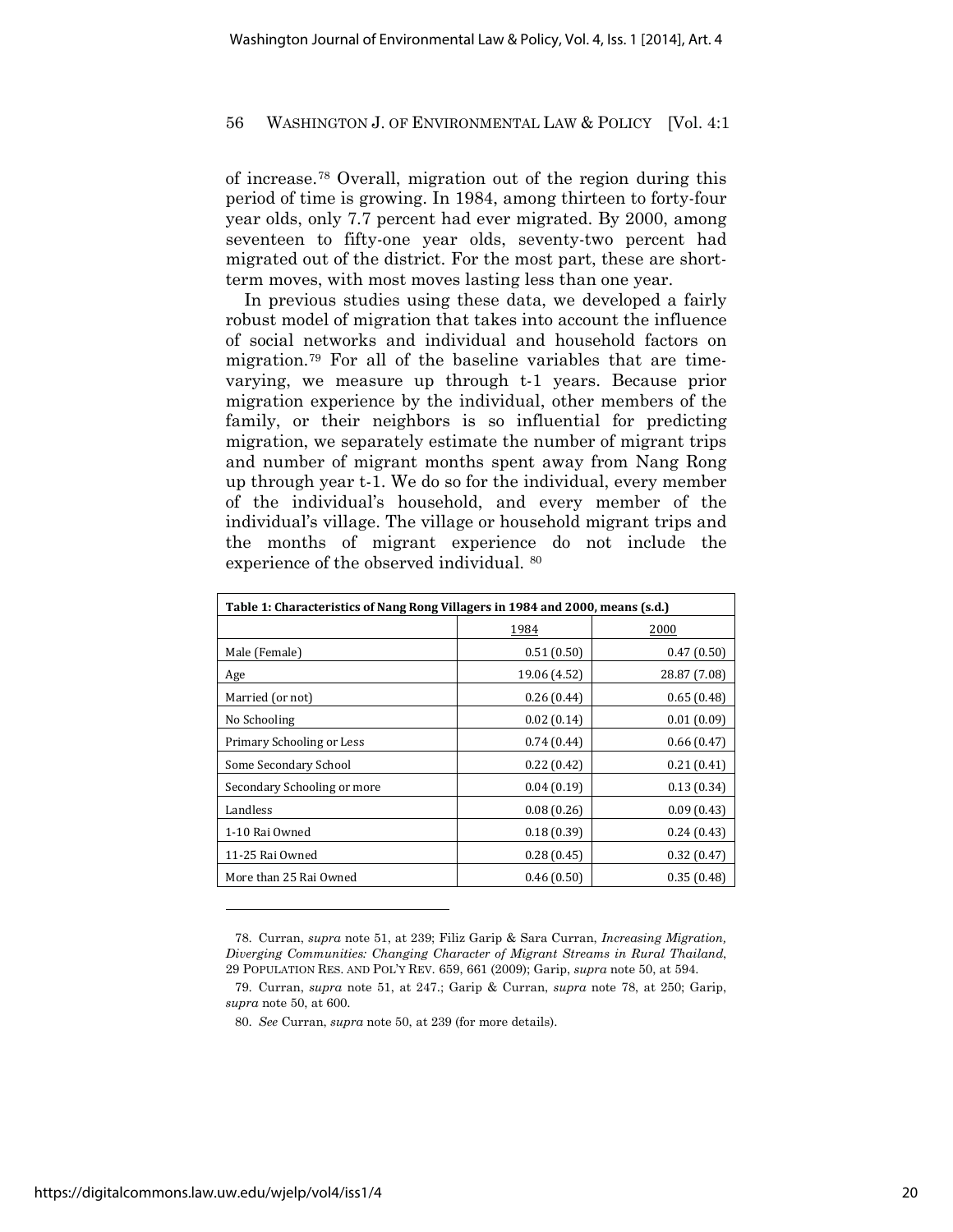| Ever a Temporary Migrant in 1984     | 0.11(0.31) | 0.05(0.23)    |
|--------------------------------------|------------|---------------|
| HH Member Ever Temp. Migrant '84     | 0.23(0.42) | 0.17(0.38)    |
| Cum. # of Migrant Trips (t-1)        | 0.08(0.28) | 2.18(3.07)    |
| Cum. # of Months as Migrant $(t-1)$  | 0.81(2.96) | 52.77 (56.75) |
| HH Cum. $#$ of Migrant Trips $(t-1)$ | 0.03(0.10) | 1.07(1.29)    |
| HH Cum. # of Migrant Months (t-1)    | 0.67(2.02) | 48.93 (40.04) |
| Vil. Cum. # of Migrant Trips (t-1)   | 0.06(0.03) | 1.96(0.36)    |
| Vil. Cum. # of Migrant Months (t-1)  | 0.67(0.41) | 48.87 (10.03) |
| <b>Ever Migrated</b>                 | 0.08(0.27) | 0.72(0.44)    |
|                                      |            |               |
| <b>Total Number of Persons</b>       | 3464       | 5618          |

In addition, we account for the individual's sex, age (including an age-squared term to account for the non-linear relationship between age and migration, particularly the diminishing likelihood of migration as people age), marital status (married or not), educational attainment (less than primary and completion of primary school, some secondary schooling, secondary schooling or more), and land ownership. The land ownership status is based on a Thai land measurement unit, 'rai.' One rai is equivalent to 0.395 acres (one acre = 2.53 rai). Based on our fieldwork, the following land ownership categories that are the most meaningful to rural villagers are the following: landless, near landless or 1-10 rai, 11-25 rai, and 25 rai or more. Land ownership is defined by villagers' understanding of their control over the investments and yields of their land, and it includes their homestead properties. Table 1 displays the descriptive statistics for our sample of Nang Rong residents in 1984 and 2000. As the sample matures, it grows in size as younger village members "age into" the sample (they enter the data when they are thirteen years old) and it shrinks slightly as older members age out of the sample (when they are older than fifty-one years). Reflecting the aging of the bulk of the sample, the mean age grows from nineteen years old in 1984 to twentyeight years old in 2000. The percentage married grows from twenty-six percent to sixty-five percent between 1984 and 2000. The sample became more educated over the time period, with a tripling of those with secondary schooling or higher. Land ownership changed somewhat, with fewer individuals coming from landed households (more than 25 rai owned) and more individuals with smaller landholdings (1-10 rai owned).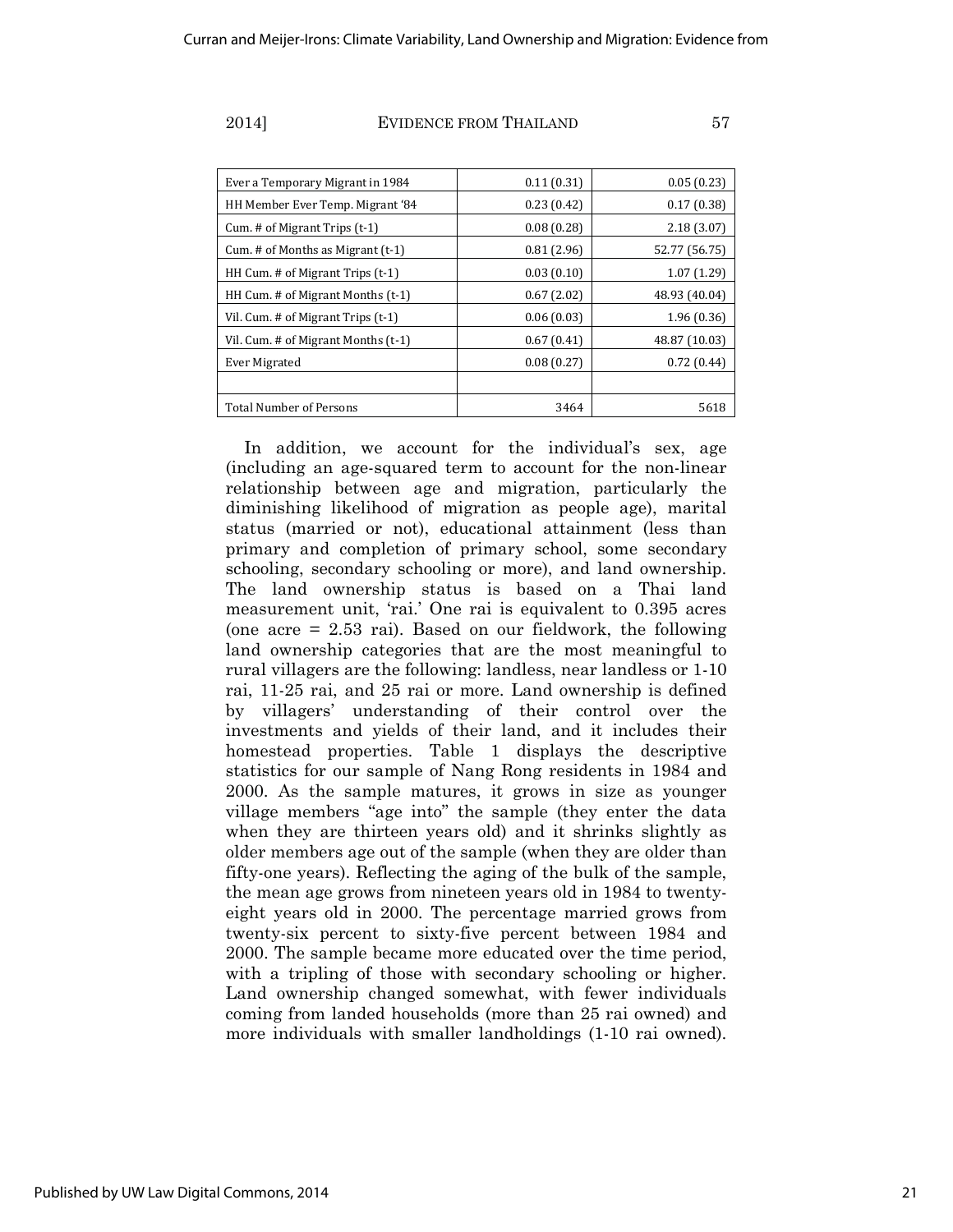This change in ownership may reflect the growing population as well as the division of family land among children as they marry and set up independent households. As mentioned earlier, the accumulated experiences of migrants, both in terms of number of trips and number of months as a migrant, grow substantially across individuals, households, and villages between 1984 and 2000.

### *B. ENSO: An Annual, Global Environmental Measure*

To the baseline data files we add El Niño Southern Oscillation (ENSO) data as our global environmental measure and to proxy year effects in our regression analysis. ENSO is a key source of inter-annual variation in weather and climate in the world, and the subject of much study.81 ENSO occurs roughly every two to seven years and its impacts differ depending on the region of the world. In Thailand, El Niño events result in warmer, drier conditions, while La Niña events lead to cooler, wetter conditions. Prior to 1980, there was little correlation between monsoonal rainfall totals in Thailand and ENSO events. However, Singhrattna et al. find that post-1980, due to a shift in circulation patterns; there is now a strong link between rainfall variability during summer monsoons and ENSO in Thailand.<sup>82</sup> As a result, Thailand is now particularly susceptible to fluctuations in the sea surface temperature in the Pacific Ocean, resulting in a decline in summer monsoon rainfall. Farmers rely on the summer monsoons to irrigate their fields, so we anticipate that in years where the preceding summer monsoon rainfall totals were lower, we will see an increase in the odds of out-migration. On the other hand, during La Niña periods when conditions are cooler and wetter than normal, we anticipate a decrease in the odds of out-migration. To our knowledge, few studies have examined the impacts of ENSO events on migration patterns in agricultural areas that rely on reined agriculture. A case

<sup>81.</sup> Kevin E. Trenberth & Julie M. Caron, *The Southern Oscillation Revisited: Sea Level Pressures, Surface Temperatures, and Precipitation*, 13 J. CLIMATE 4358, 4361 (2000); Klaus Wolter & Michael S. Timlin, *El Niño/Southern Oscillation Behaviour Since 1871 as Diagnosed in an Extended Multivariate ENSO Index* 31 INT'L J. CLIMATOLOGY 1074, 1081 (2011).

<sup>82.</sup> Nkrintra Singhrattna et al., *Seasonal forecasting of Thailand summer monsoon rainfall*, 25 INT'L J. CLIMATOLOGY 649, 657 (2005).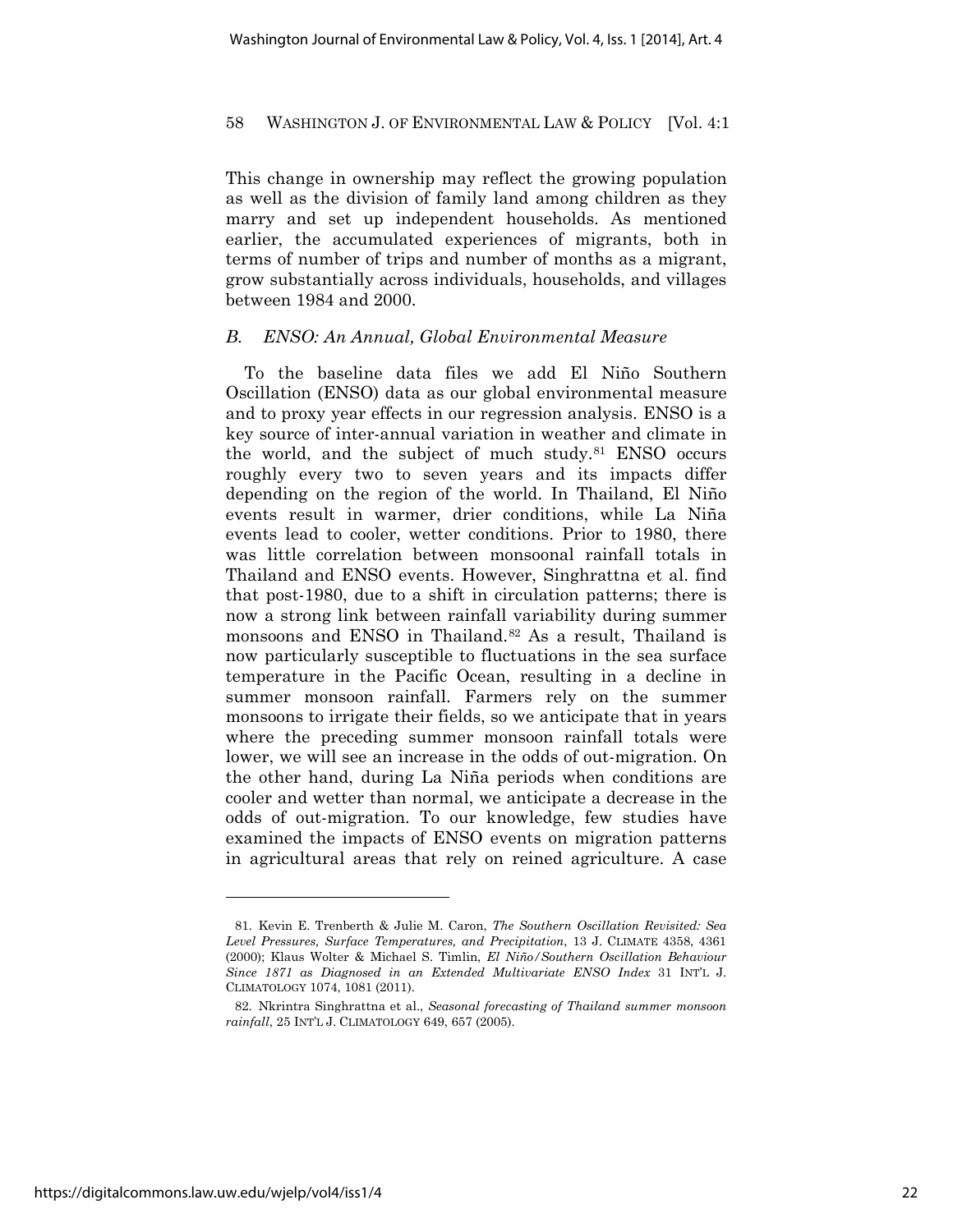study of Ecuador that is part of a larger European Union study on Environmental Change and Forced Migration (EACH-For) includes results of qualitative fieldwork that suggests people may have migrated due to the 1997 El Niño event, but no quantitative study has been conducted to verify these claims.83

We use the Oceanic Niño Index from the National Weather Service's Climate Prediction Center. The data is reported as three month running averages of sea surface temperatures in the Niño 3.4 region (5oN-5oS, 120o-170oW). Warm (El Niño) and cold (La Niña) episodes are noted when temperatures remain 0.5 degrees Celsius above or below normal temperatures for five overlapping three month periods. Specifically, we derive a measure of accumulated El Niño or La Niña by counting the number of preceding months (counting back twelve months and twenty-four months) from the start of the typical land preparation and beginning of rice cultivation, usually in May for most farmers in the region. We then calculate the portion of the preceding twelve or twenty-four months that is characterized by one or the other event or the absence of either event, which we categorize as a neutral event month. We chose a threshold of fifty percent of the months, to capture the predominant modal ENSO event, and coded for each of these preceding time periods for each type of event. For example, if the preceding six months, twelve months, or more had El Niño events, then we coded those year observations as El Niño. We coded all years either as predominantly El Niño, La Niña, or average (neither event). We followed the same procedure for the preceding twenty-four months. Distinguishing between the preceding twelve months and twenty-four months of accumulated events provides an opportunity to evaluate how the effect of exposure may differently influence behavior. We suspect that farmers and farm families might be particularly influenced to make a migratory move if there are two years of predominantly droughty climate experiences, as opposed to only one.

<sup>83.</sup> OSCAR ALVAREZ GILA ET AL., ECUADOR: CASE STUDY REPORT FOR THE EACH-FOR PROJECT 19 (2009).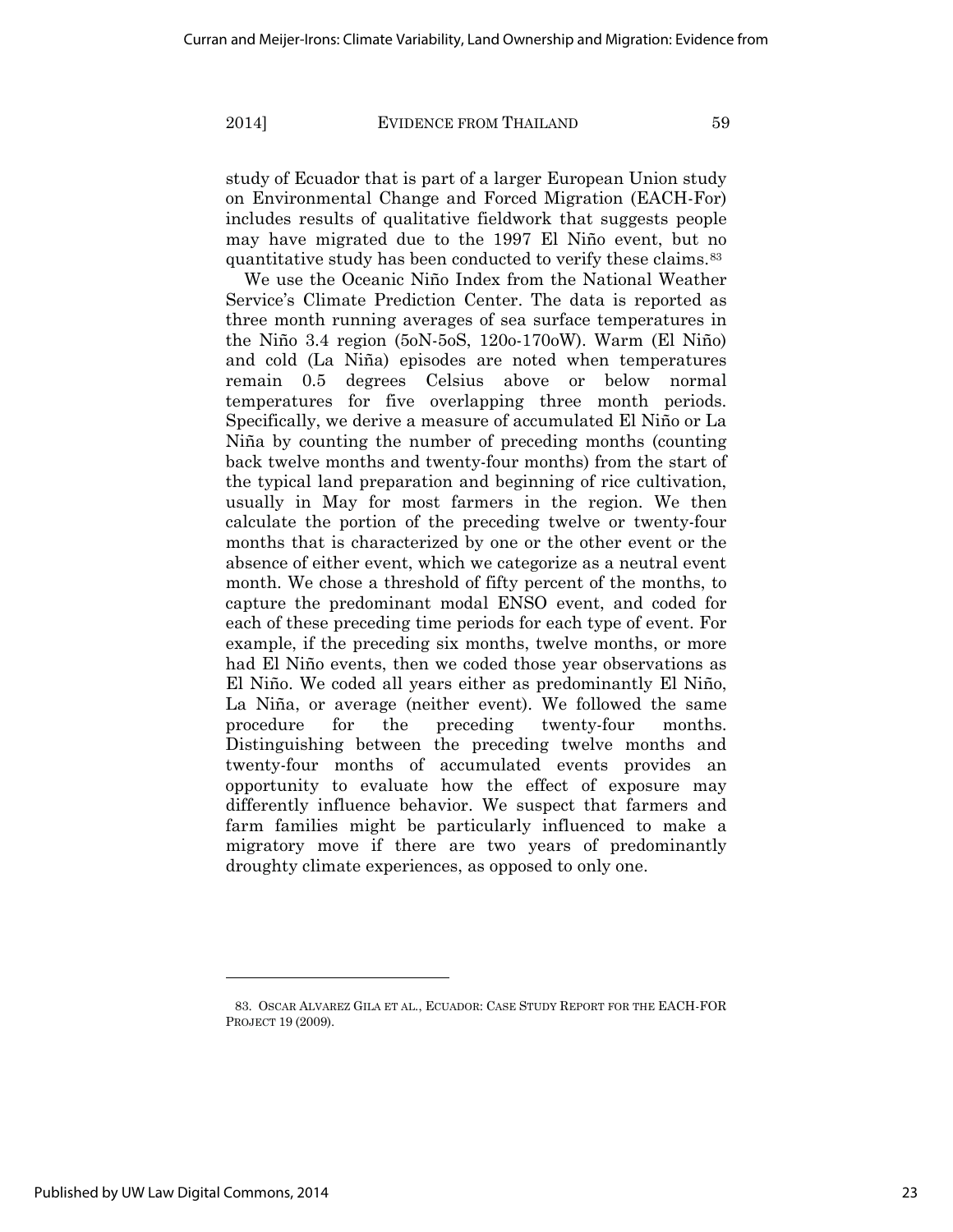# *C. Estimating the Effect of Climate Conditions, Land Ownership, and Gender Upon Migration*

Empirical estimations to date, modeling migration and environmental dynamics, have employed various statistical methods to evaluate the impact of drought or environmental change on migration behavior. Findley's study of the impact of drought on migration in rural Mali uses bivariate regression analysis to compare migration types, migrant destinations, and the age-sex composition of migrants.<sup>84</sup> Others rely on postevent case studies to ask how people responded to drought.<sup>85</sup> A number of papers use event history analysis models to measure the odds of a migration event.86

Our model is different from these in its longitudinal structure and because it adds a set of baseline attributes of individuals that might account for possible unobserved heterogeneity related to our explanatory factors and the dependent variable. We are interested in predicting whether a person in timet is living outside of Nang Rong district or not. Our model prospectively measures migration and takes the following form, accounting for the correlated error structure of multiple observations from individuals, we estimate a random effects logistic equation:

(1)  $Prob(Mig_{it}) = f(Climate_{it-1}, Land Ownership_{it-1},$ Individual Characteristics  $_{it-1}$ , Accumulated Migration  $_{it-1}$ ,)

where  $Prob(Mig_{it})$  is a person<sub>i</sub>'s probability of living outside of Nang Rong in yeart, Migit is 1 if personi moved out of Nang Rong at some point during year<sub>t</sub>, and 0 otherwise.

All of the independent variables are lagged one year to their values at  $_{t-1}$ . Our models are estimated separately for a sample

<sup>84.</sup> Findley, *supra* note 7, at 548.

<sup>85.</sup> Genevieve Gilbert & Robert McLeman, *Household Access to Capital and Its Effects on Drought Adaptation and Migration: A Case Study of Rural Alberta in the 1930s*, 32 POPULATION & ENV'T 3, 5 (2010); K. Van der Geest et al., *Migration and Environment in Ghana: A Cross-District Analysis of Human Mobility and Vegetation Dynamics*, 22 ENV'T AND URBANIZATION 107, 110 (2010).

<sup>86.</sup> Gray, *supra* note 7, at 460; Gray & Mueller, *supra* note 7, at 135. Henry et al., *supra* note 7, at 403; Massey et al., *supra* note 7, at 111; Clark Gray & Richard Bilsborrow, *Environmental Influences on Human Migration in Rural Ecuador*, 50 DEMOGRAPHY 1217, 1219 (2013); Valerie Mueller et al., *Heat Stress Increases Longterm Human Migration in Rural Pakistan*, 4 NATURE CLIMATE CHANGE 182 (2014).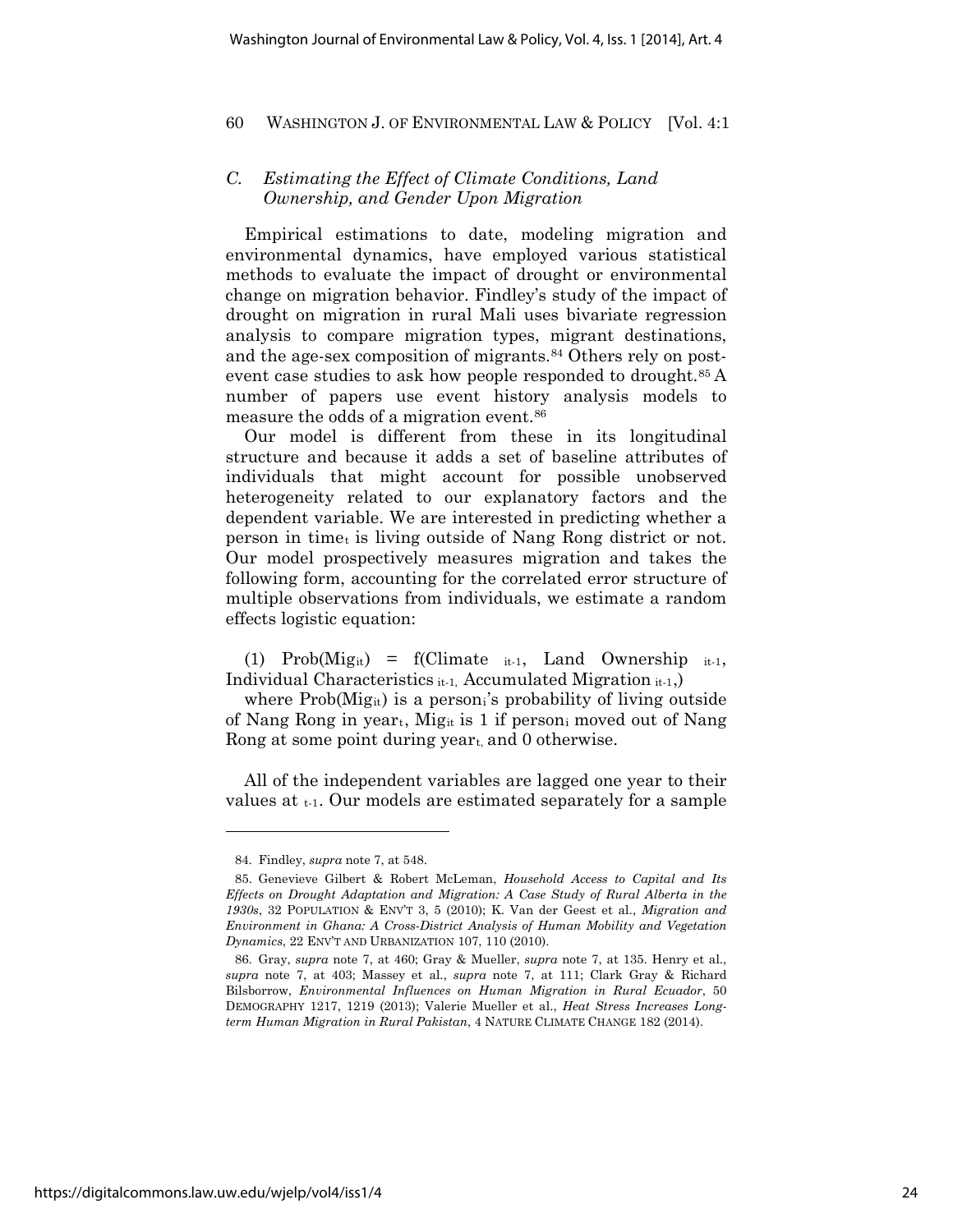of men and women. We estimate four models, including a base model explaining out-migration. For the base model of controls we include measures of sex, age (measured with two terms, age and age-squared), educational attainment, marital status, migration experience (including measures of accumulated migration experience among the individuals themselves, household members, and other community members), and household land ownership.

We then test four models to evaluate the impact of climate variability. The first model estimates the impact of accumulated impact of months of ENSO events for the preceding twelve months. The second estimates the impact of accumulated impact of months of ENSO events over the preceding twenty-four months to capture longer and more stressful or healthier climatic events. The third and fourth models replicate the first two but also estimate an interaction effect between land ownership status and climate conditions for both the twelve-month and twenty-four-month exposure. Since we have strong evidence to suspect that men and women behave differently in response to prior migration—land ownership and climate conditions—we separately assess these models on a male-only sample and a female-only sample.

| Table 2: Log-odds Coefficients Predicting Migration in Year T (Explanatory Variables) |                               |          |                               |          |
|---------------------------------------------------------------------------------------|-------------------------------|----------|-------------------------------|----------|
| Observed in T-1), 1984-2000                                                           |                               |          |                               |          |
|                                                                                       | <b>ENSO 12 Month Exposure</b> |          | <b>ENSO 24 Month Exposure</b> |          |
|                                                                                       | Male                          | Female   | Male                          | Female   |
| Age                                                                                   | $1.157*$                      | 1.082*   | $1.161*$                      | 1.087*   |
| Age*Age                                                                               | $0.996*$                      | 0.997*   | $0.996*$                      | $0.997*$ |
| Married (or not)                                                                      | $0.808*$                      | $0.396*$ | $0.806*$                      | $0.394*$ |
| Primary Schooling or Less                                                             |                               |          |                               |          |
| (Omitted)                                                                             |                               |          |                               |          |
| Some Secondary School                                                                 | $0.826*$                      | $0.676*$ | $0.816*$                      | $0.664*$ |
| Secondary Schooling or more                                                           | 1.708*                        | $2.073*$ | 1.708*                        | $2.075*$ |
| Landless (omitted)                                                                    |                               |          |                               |          |
| 1-10 Rai Owned                                                                        | 0.976                         |          | 0.978                         | 0.983    |
|                                                                                       |                               | 0.986    |                               |          |
| 11-25 Rai Owned                                                                       | 0.907                         | $0.783*$ | 0.908                         | $0.784*$ |
| More than 25 Rai Owned                                                                | $0.764*$                      | $0.655*$ | $0.764*$                      | $0.656*$ |
| Ever a Temporary Migrant in                                                           | $0.642*$                      |          | $0.649*$                      | 1.161    |
| 1984                                                                                  |                               | 1.166    |                               |          |

Published by UW Law Digital Commons, 2014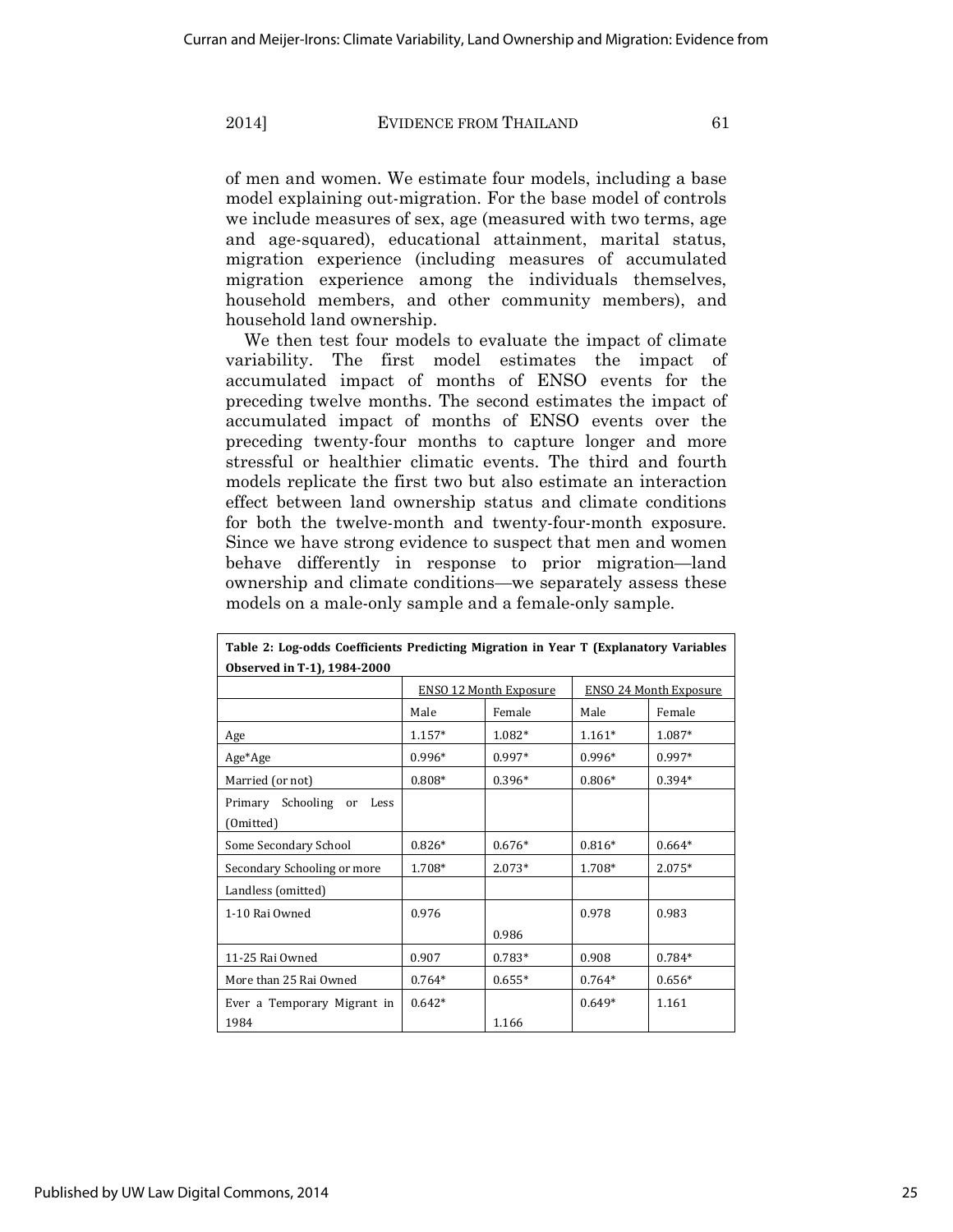| HH<br>Member<br>Ever<br>Temp.       | 1.347*   |          | 1.349*   | 1.315*   |
|-------------------------------------|----------|----------|----------|----------|
| Migrant '84                         |          | $1.310*$ |          |          |
| Cum. # of Migrant Trips             | $1.175*$ | $1.160*$ | $1.174*$ | $1.158*$ |
| Cum. # of Months as Migrant         | 1.008*   | 1.007*   | 1.008*   | 1.007*   |
| HH Cum. # of Migrant Trips per      | $1.126*$ | 1.072*   | $1.130*$ | 1.072*   |
| Capita                              |          |          |          |          |
| HH Cum. # of Migrant Months         | $0.992*$ | 0.997    | $0.992*$ | 0.997    |
| per Capita                          |          |          |          |          |
| Vil. Cum. # of Migrant Trips per    | 1.114    |          | 1.051    | 1.378*   |
| Capita                              |          | 1.471*   |          |          |
| Vil. Cum. # of Migrant Months       | 0.994    | 0.995    | 0.995    | 0.996    |
| per Capita                          |          |          |          |          |
| Climate<br>Year<br>Average          |          |          |          |          |
| (Omitted)                           |          |          |          |          |
| El Niño                             | $0.831*$ | 0.822    | 1.182*   | 1.099*   |
| La Niña                             | $0.568*$ | $0.561*$ | $0.633*$ | $0.638*$ |
| Constant                            | 0.064    | 0.108    | 0.055    | 0.093    |
| rho                                 | $0.130*$ | $0.177*$ | $0.132*$ | $0.178*$ |
|                                     |          |          |          |          |
| <b>Total Number of Person-Years</b> | 25563    | 29943    | 25563    | 29943    |

 $^*$  p  $\leq .1$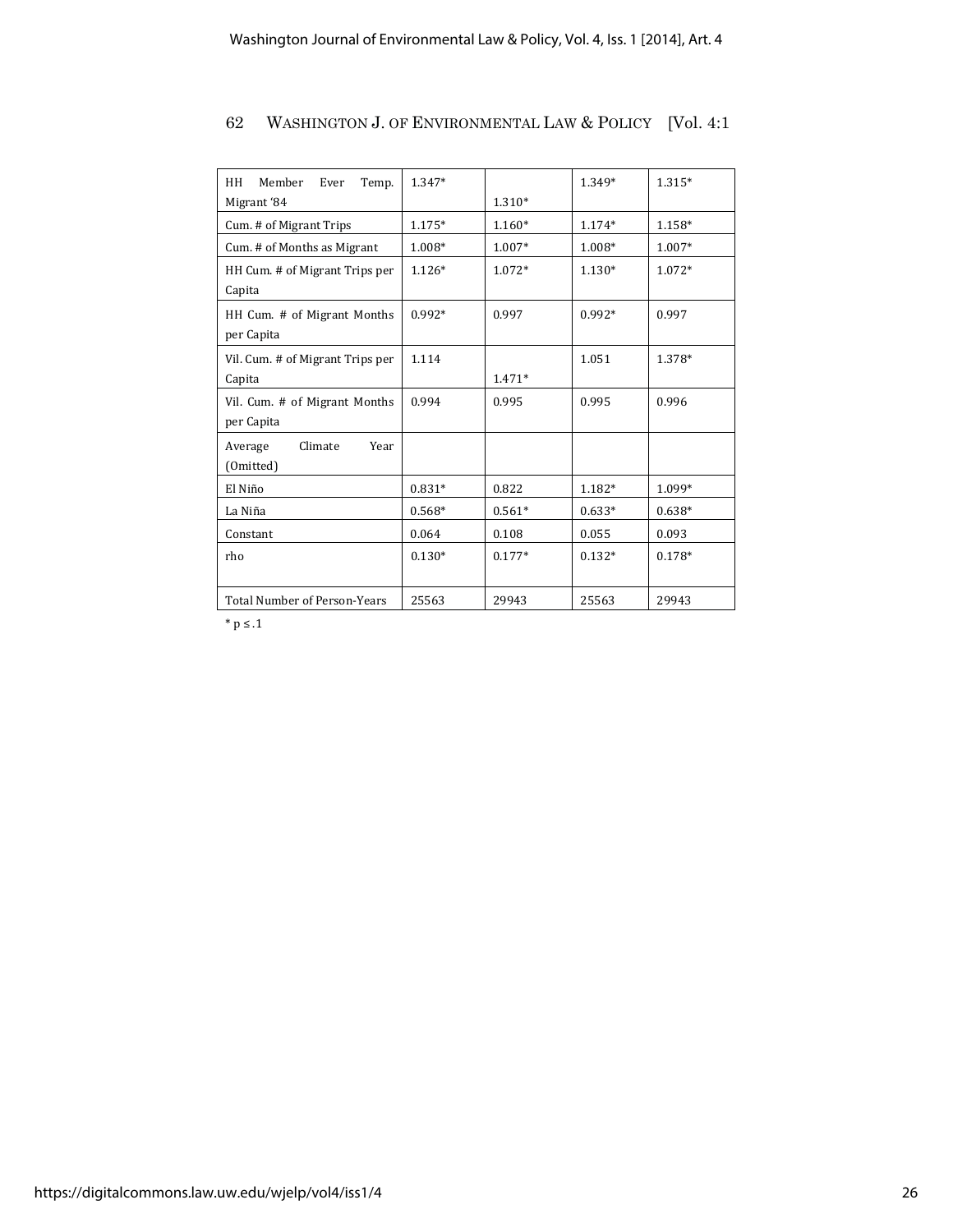# V. RESULTS

The results of our longitudinal analyses of migration responses to climate conditions, controlling for underlying proximate determinants of migration, are found in Table 2, and summarized in Figure 1. Before summarizing the findings for the responses to climate conditions, we first discuss our model results for the control variables. Our model replicates our prior findings in our previous research<sup>87</sup> and confirms findings from similar models applied in other contexts.88

Specifically, as individuals age they are more likely to migrate, but that likelihood diminishes at older ages. These patterns are statistically significant for both men and women, but more pronounced for men. Marriage reduces the likelihood of migration, for both men and women, but especially for women.

Education, as with age, has a nonlinear relationship with migration. Those with primary schooling or less *and* those who have completed secondary schooling or more are more likely to migrate than those with some secondary schooling to migrate. These patterns are statistically significant and are the same for men and women. These migrants at different spectrums of schooling are moving for different reasons. Those with only primary schooling are moving to low wage labor sector jobs and those with more than secondary schooling are moving to higher wage jobs or continuing their schooling.<sup>89</sup>

Individuals from landless households are more likely to migrate than those from other households. However, for men, landless status is statistically insignificant from near landless (1-10 rai) or somewhat landed (11-25 rai), but it is statistically significantly different from landed household (more than 25 rai). Men from landed households are significantly less likely to migrate than other household land statuses. The pattern is

<sup>87.</sup> Curran et al., *supra* note 50, at 245; Garip & Curran, *supra* note 78, at 676.

<sup>88.</sup> Elizabeth Fussell & Douglas S. Massey, *The Limits to Cumulative Causation: International Migration from Mexican Urban Areas*, 41 DEMOGRAPHY 151, 168 (2004); Douglas S. Massey & Kristin E. Espinosa, *What's driving Mexico-US migration? A theoretical, empirical, and policy analysis*, 102 AM. J. SOCIOLOGY 939, 997 (1997); Douglas S. Massey & Rene M. Zenteno, *The Dynamics of Mass Migration*, 96 PROC. NAT'L ACAD. SCI. 5328, 5333 (1999); Massey et al., *supra* note 7, at 115.

<sup>89.</sup> Sara R. Curran et al., *Educational Opportunities for Boys & Girls in Thailand*, *in* INEQUALITY ACROSS SOCIETIES: FAMILIES, SCHOOLS AND PERSISTING STRATIFICATION 59, 87 (David Baker et al. eds., 2004).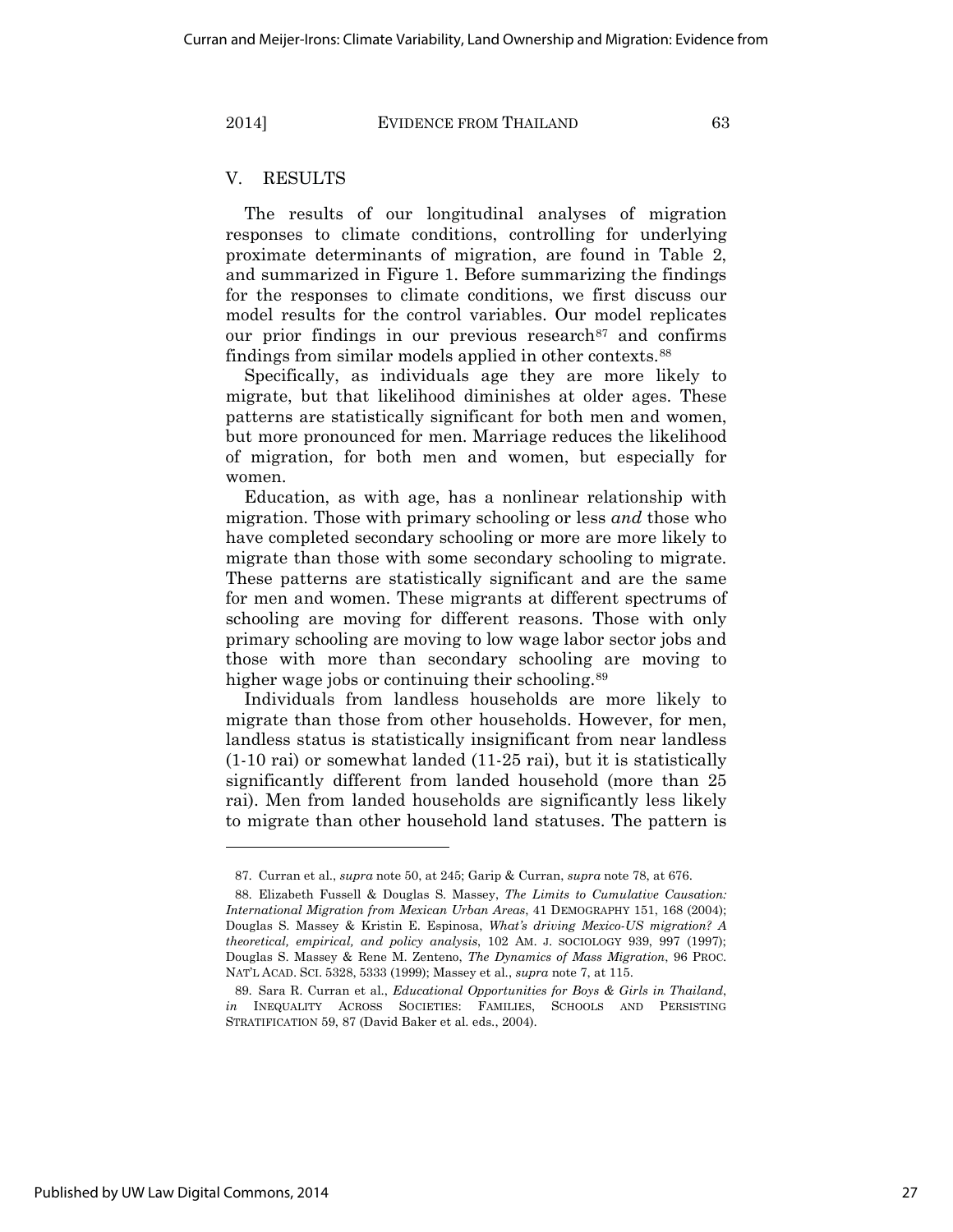similar for women, except that coming from either a somewhat landed household (11-25 rai) or a landed household (more than 25 rai) serves to reduce the likelihood of migration.

Finally, prior migration (as measured by whether or not a person or another member of the household was a temporary migrant in 1984 and by accumulated number of migrant trips observed separately at the individual, household, and village level) increases the likelihood of migration. (Again, these results are similar and statistically significant for both men and women). However, as the migrant months increase, accumulated time away reduces the odds of migration among those who remain behind.

# *A. Migration Responses Depend on Gender and Exposure to Climate Conditions*

Figure 1 displays the models' predicted probabilities for migration, varying the values of gender and climate conditions, controlling for all other factors in the models, putting all other variables at their means. These estimates show the net effect of climate conditions on migration. The top graph displays results for a model that estimates impacts of exposure to climate conditions over the preceding twelve months. The bottom graph shows results for a model that estimates impacts of exposure to climate conditions for the preceding twenty-four months. What we observe is that for shorter periods of exposure (twelve months), people are less likely to migrate when it is either a predominately hotter and drier climate or a cooler and wetter climate.

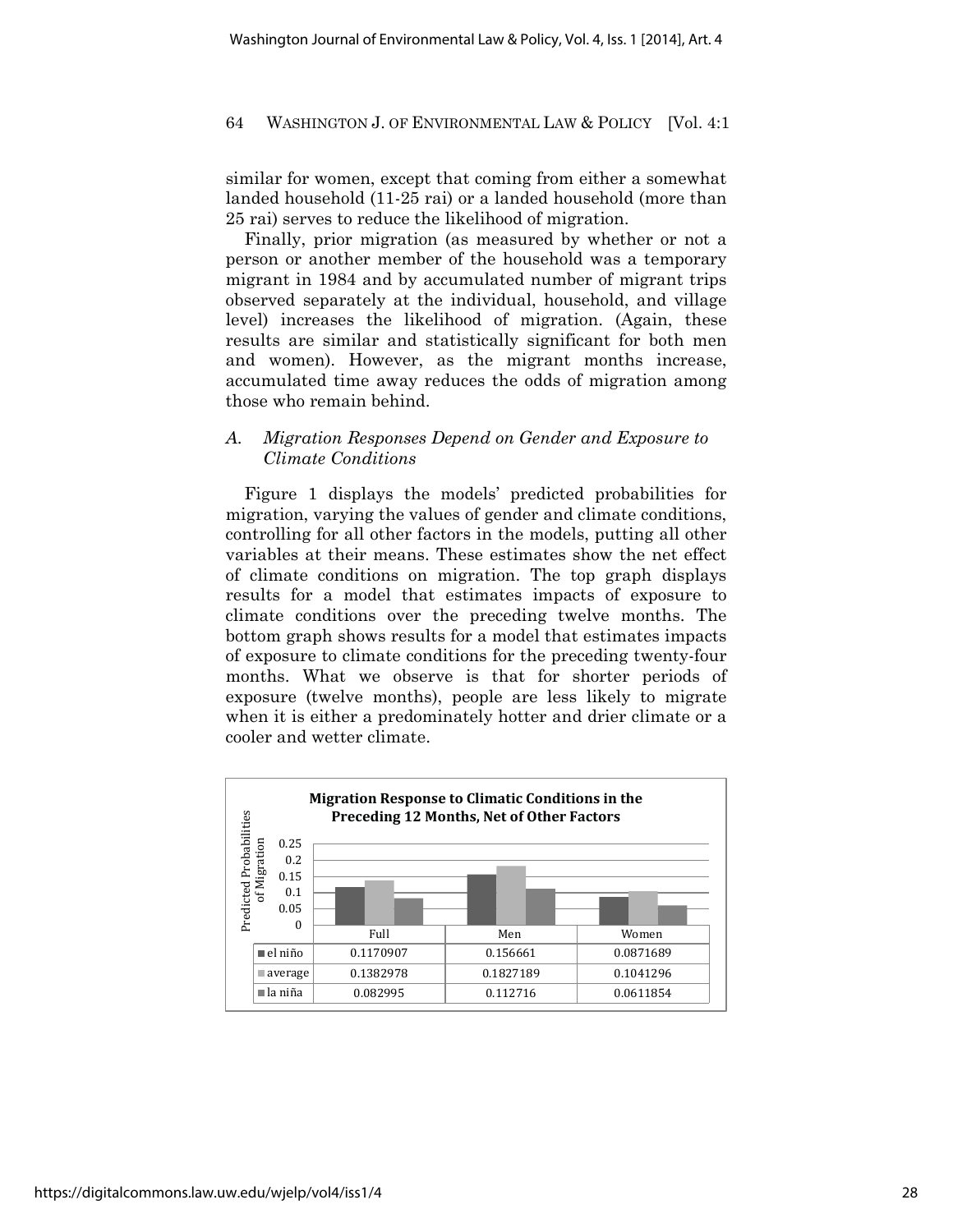

Figure 1: Comparison of Results for Regressions Estimating Probability of Migration Due to Exposure to Climate Conditions, Net of Other Factors<sup>90</sup>

These patterns are similar for men and women. For men, when the preceding twelve months of climate conditions are average (neither hotter nor drier—El Niño—nor wetter and cooler—La Niña), the predicted probability of migration is 0.18. This probability drops to 0.16 for El Niño conditions and to 0.11 for La Niña. It is somewhat surprising to find that exposure to El Niño conditions lowers the probability of migration relative to average conditions. However, it could be that El Niño conditions are being experienced throughout the country, and it may not be worth the effort to leave to find work if that work is also in the agricultural sector. It is not surprising to find that La Niña conditions lower the probability of migration even more. Cooler and wetter conditions hold labor on the land because rice planting occurs earlier, and a longer, wetter rainy season means that it may be possible to grow two crops of rice over the growing season.

For women, the probabilities of migration are lower than for men, but the patterns are similar. Exposure to average climate

<sup>90.</sup> The estimation technique is a random-effects logit model. The model estimates the likelihood of migrating out of Nang Rong District for 2 months or longer between 1984 and 2000. The other measures included in these models are: sex, age, marital status, education, prior migration experience (measured at the individual, household and village levels), and land ownership status. Each model is estimated on a sample of individuals living in Nang Rong District at the end of the preceding year (in every year between 1984 and 2000) and there are three sets of samples: all individuals, a sample of only women, and a sample of only men. The unit of analysis is a person-year. The climate conditions measure observes whether in the preceding 12 months or the preceding 24 months 50% of the 3-month running average of sea level temperatures were El Niño temperatures (hotter), La Niña temperatures (cooler) or neither (the Average category). Model results are found in Table 2.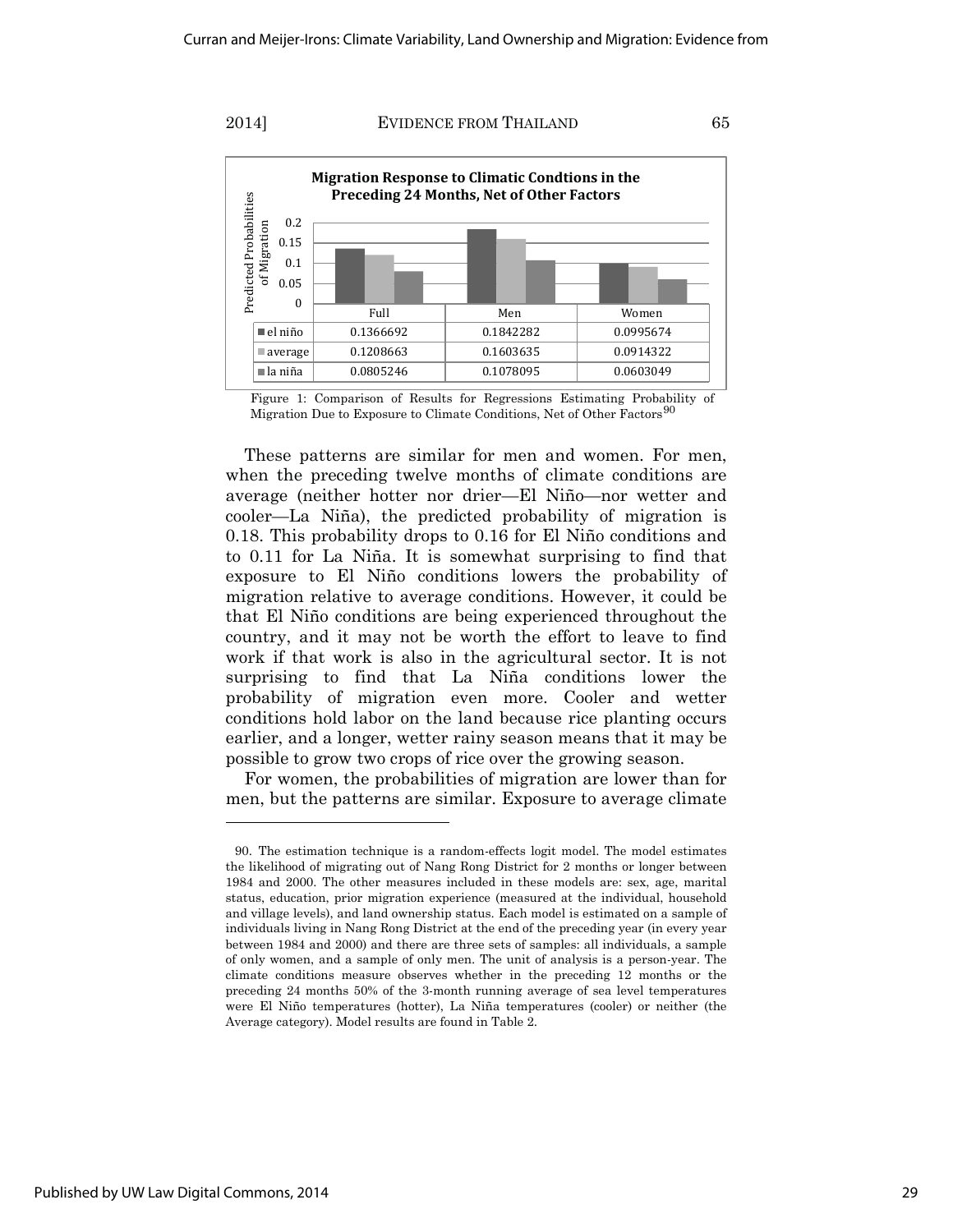conditions results in the highest probability of migration at 0.0998 El Niño conditions lower the probabilities to 0.086, and La Niña conditions lower those probabilities even further to 0.061. Women's ties to their natal households and to the land limit their migration overall, especially when the climate conditions are cooler and wetter.

When we estimate models that lengthen the exposure to climate conditions, we begin to observe the effects that villagers told us they experienced, especially for men. These results are apparent in the bottom half of Figure 1. Exposure to twenty-four months of El Niño conditions increases the probability of migrating to 0.182 for men, and this is a statistically significant increase. For women, there is slight increase in the probability of migrating under similar conditions, but it is not statistically significant. For both men and women, exposure to cooler and wetter conditions lowers the probability of migration significantly.

The somewhat small, net responses to hotter and drier conditions in these models, and the quite vocal evidence in our data about the importance of drought, suggests that there may be conditional factors that either propel individuals out of a place when climate conditions worsen or keep them from migrating, when climate conditions worsen. In particular, we suspect that the role of land ownership and household investments in land mitigates against rapid responses to worsening climate conditions. We explore this possibility next.

# *B. Land Ownership and Responses to Climate Conditions*

Figure 2 displays the results of models that tested for an interaction between land ownership status and climate conditions, net of other conditions or characteristics of individuals, households, or villages. The left side panel shows model results for exposure to climate conditions over the preceding twelve months, and the right side panels show model results for exposure to climate conditions over the preceding twenty-four months. The top two graphs display results for men, and the bottom two graphs display results for women.

| Table 3: Log-odds Coefficients Predicting Migration in Year T, Accounting for Climate & |                               |                               |  |  |
|-----------------------------------------------------------------------------------------|-------------------------------|-------------------------------|--|--|
| Land Tenure Interaction (Explanatory Variables Observed in T-1), 1984-2000              |                               |                               |  |  |
|                                                                                         | <b>ENSO 12 Month Exposure</b> | <b>ENSO 24 Month Exposure</b> |  |  |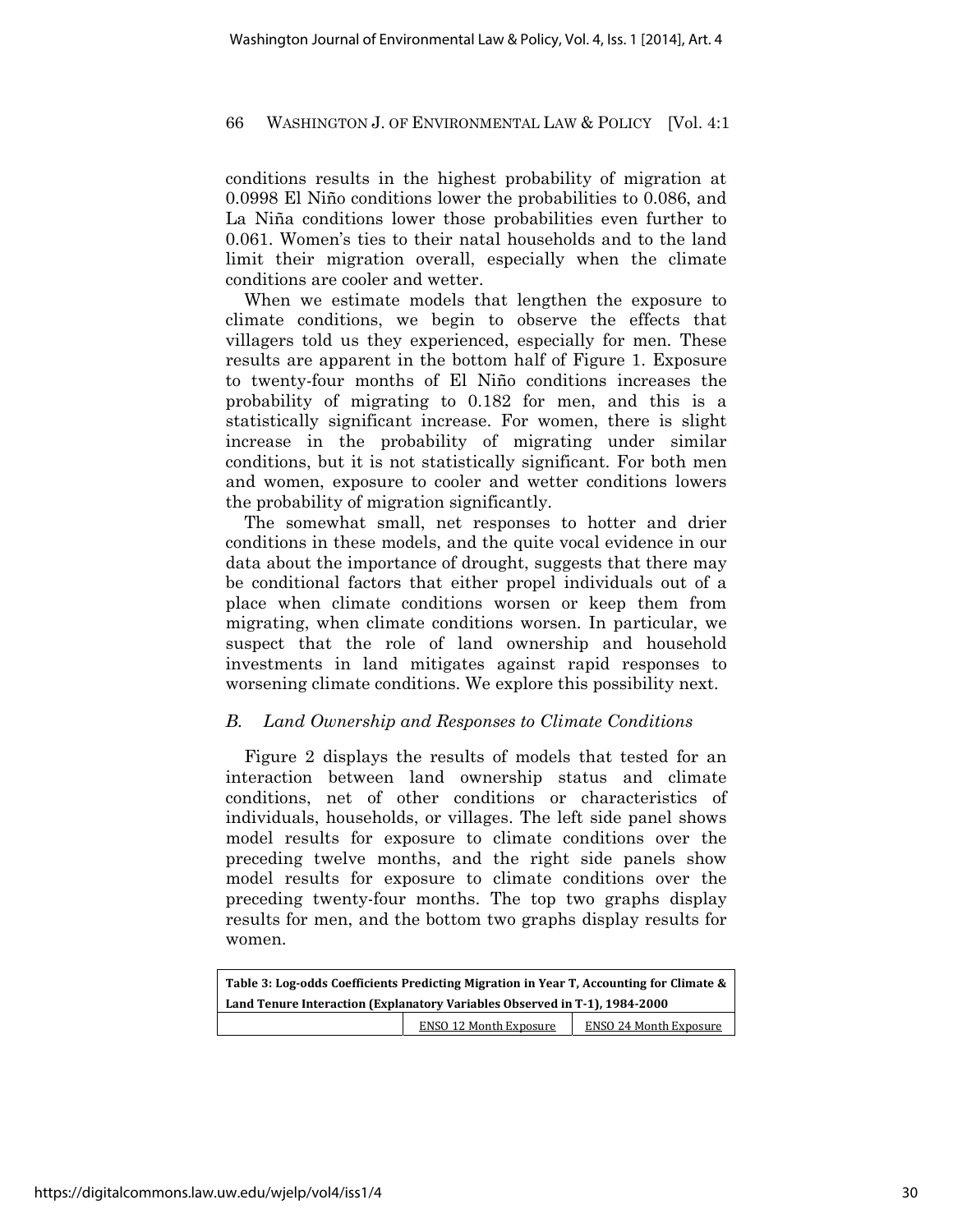|                                              | Male                          | Female   | Male                          | Female   |
|----------------------------------------------|-------------------------------|----------|-------------------------------|----------|
| Age                                          | $1.157*$                      | 1.082*   | $1.161*$                      | 1.087*   |
| Age*Age                                      | $0.996*$                      | $0.997*$ | $0.996*$                      | $0.997*$ |
| Married (or not)                             | $0.807*$                      | $0.396*$ | $0.804*$                      | $0.394*$ |
| Primary Schooling<br>Less<br>or<br>(Omitted) |                               |          |                               |          |
| Some Secondary School                        | $0.825*$                      | $0.676*$ | $0.815*$                      | $0.664*$ |
| Secondary Schooling or more                  | 1.705*                        | 2.070*   | $1.712*$                      | $2.073*$ |
| Landless (omitted)                           |                               |          |                               |          |
| 1-10 Rai Owned                               | 0.953                         | 0.966    | 0.895                         | 0.961    |
| 11-25 Rai Owned                              | 0.927                         | 0.890    | 0.968                         | $0.805*$ |
| More than 25 Rai Owned                       | $0.713*$                      | $0.716*$ | $0.720*$                      | $0.658*$ |
| Ever a Temporary Migrant in<br>1984          | $0.644*$                      | 1.166    | $0.651*$                      | 1.162    |
| HH<br>Member<br>Ever<br>Temp.<br>Migrant '84 | 1.344*                        | 1.311*   | 1.345*                        | 1.315*   |
| Cum. # of Migrant Trips                      | $1.175*$                      | $1.161*$ | $1.174*$                      | 1.158*   |
| Cum. # of Months as Migrant                  | $1.008*$                      | $1.007*$ | 1.008*                        | $1.007*$ |
| HH Cum. # of Migrant Trips per<br>Capita     | $1.123*$                      | 1.071*   | 1.130*                        | $1.072*$ |
| HH Cum. # of Migrant Months<br>per Capita    | $0.993*$                      | 0.997    | $0.992*$                      | 0.997    |
| Vil. Cum. # of Migrant Trips per<br>Capita   | 1.107                         | 1.473*   | 1.046                         | 1.383*   |
| Vil. Cum. # of Migrant Months<br>per Capita  | 0.994                         | 0.995    | 0.995                         | 0.996    |
| Average<br>Climate<br>Year<br>(Omitted)      |                               |          |                               |          |
| El Niño                                      | $0.661*$                      | 1.039    | 0.970                         | 1.218    |
| La Niña                                      | $0.666*$                      | $0.537*$ | 0.766                         | $0.533*$ |
|                                              |                               |          |                               |          |
| El Niño * 1-10 Rai                           | 1.398*                        | 0.918    | $1.418*$                      | 0.944    |
| El Niño * 11-25 Rai                          | 1.184                         | $0.725*$ | 1.063                         | 0.866    |
| El Niño * More than 25 Rai                   | 1.306                         | $0.734*$ | 1.313                         | 0.885    |
| La Niña * 1-10 Rai                           | $0.725*$                      | 1.236    | 0.923                         | 1.290    |
| Table 3 (cont'd)                             |                               |          |                               |          |
|                                              |                               |          |                               |          |
|                                              | <b>ENSO 12 Month Exposure</b> |          | <b>ENSO 24 Month Exposure</b> |          |
|                                              | Male                          | Female   | Male                          | Female   |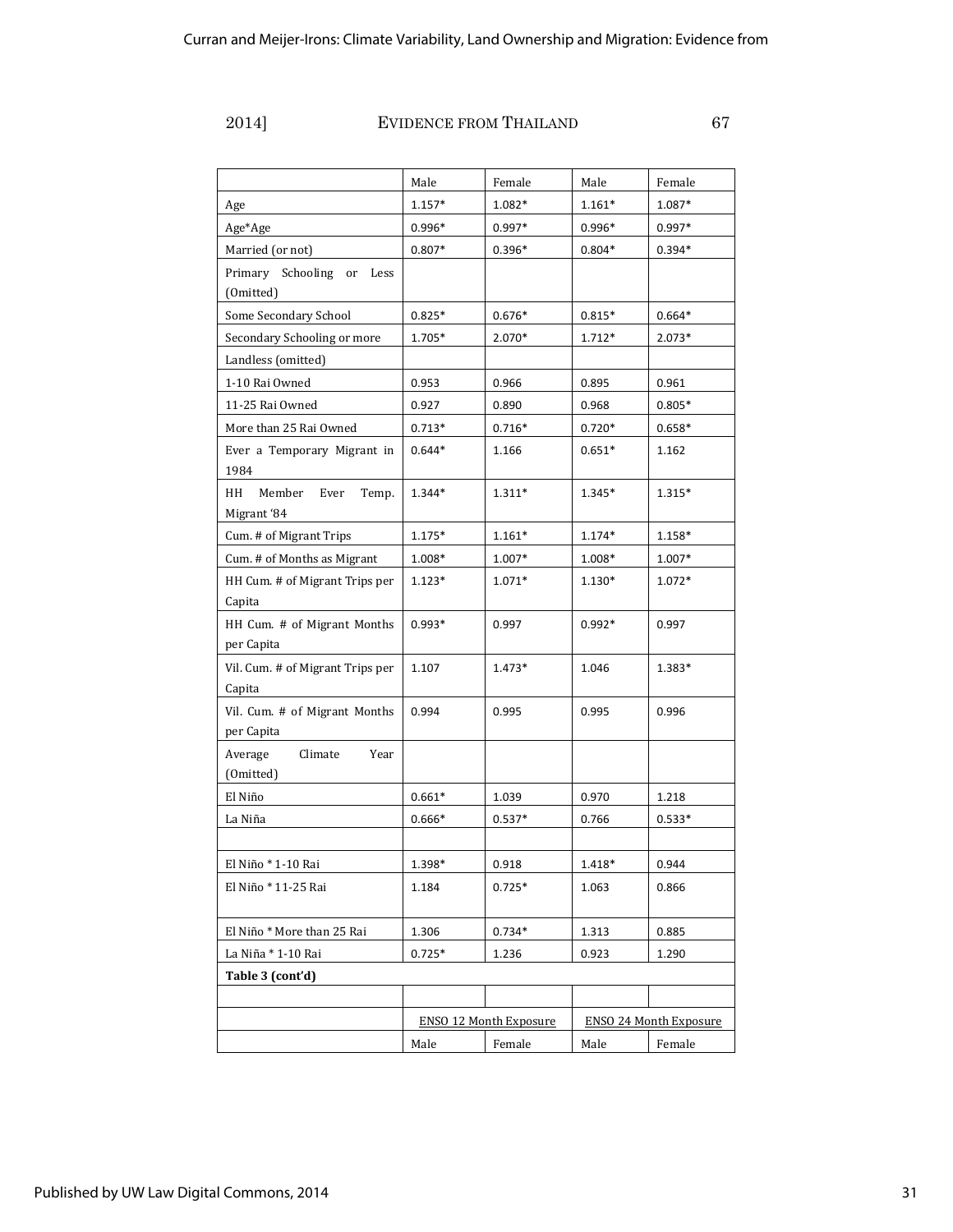| La Niña * 11-25 Rai          | 0.758    | 0.908    | $0.644*$ | 1.130    |
|------------------------------|----------|----------|----------|----------|
| La Niña * More than 25 Rai   | 0.994    | 1.064    | 0.918    | 1.239    |
| Constant                     | $0.066*$ | $0.101*$ | $0.056*$ | $0.093*$ |
| rho                          | $0.131*$ | $0.178*$ | $0.132*$ | $0.178*$ |
| Total Number of Person-Years | 25563    | 29943    | 25563    | 29943    |

The patterns of migration, given land ownership status and exposure to climate conditions, are somewhat similar to those discussed in the preceding section, as seen Table 3 and Figure 2. However, land ownership status interacts significantly with climate conditions, although less consistently and significantly for the twelve months of exposure than for the twenty-four months of exposure. For men, when exposed to twelve months of El Niño conditions, it is the near landless men who respond by migrating away. However, this same type of man is significantly less likely to migrate under La Niña conditions. It appears that men in the near-landless category are the most responsive to poor or better climate conditions, in so far as that response is a migratory one. But women from landed (more than 25 rai) and somewhat landed households (11-25 rai) are significantly more likely to stay and not move, compared to their near-landless and landless counterparts, despite El Niño conditions. Women in landholding households are less responsive to worsening climate conditions, at least when observing their exposure over twelve months.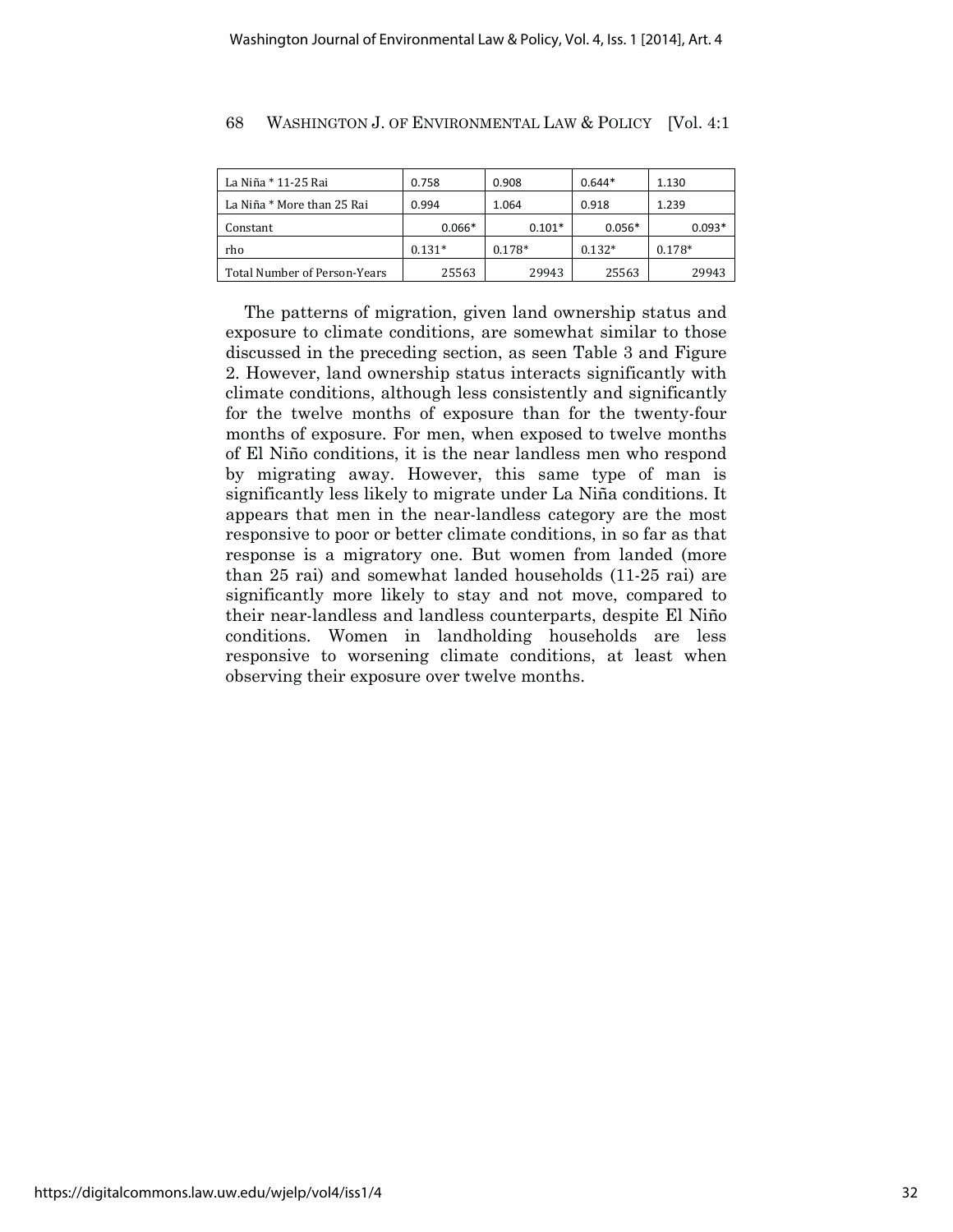

Figure 2: Migration Probabilities Due to Climate Conditions, Conditional on



Land Ownership Status.<sup>91</sup>

<sup>91.</sup> The estimation technique is the same as that used to generate the results for Fig. 1. However, additional variables included in the models were a set of interactions for: land ownership X climate conditions. Model results are found in Table 3.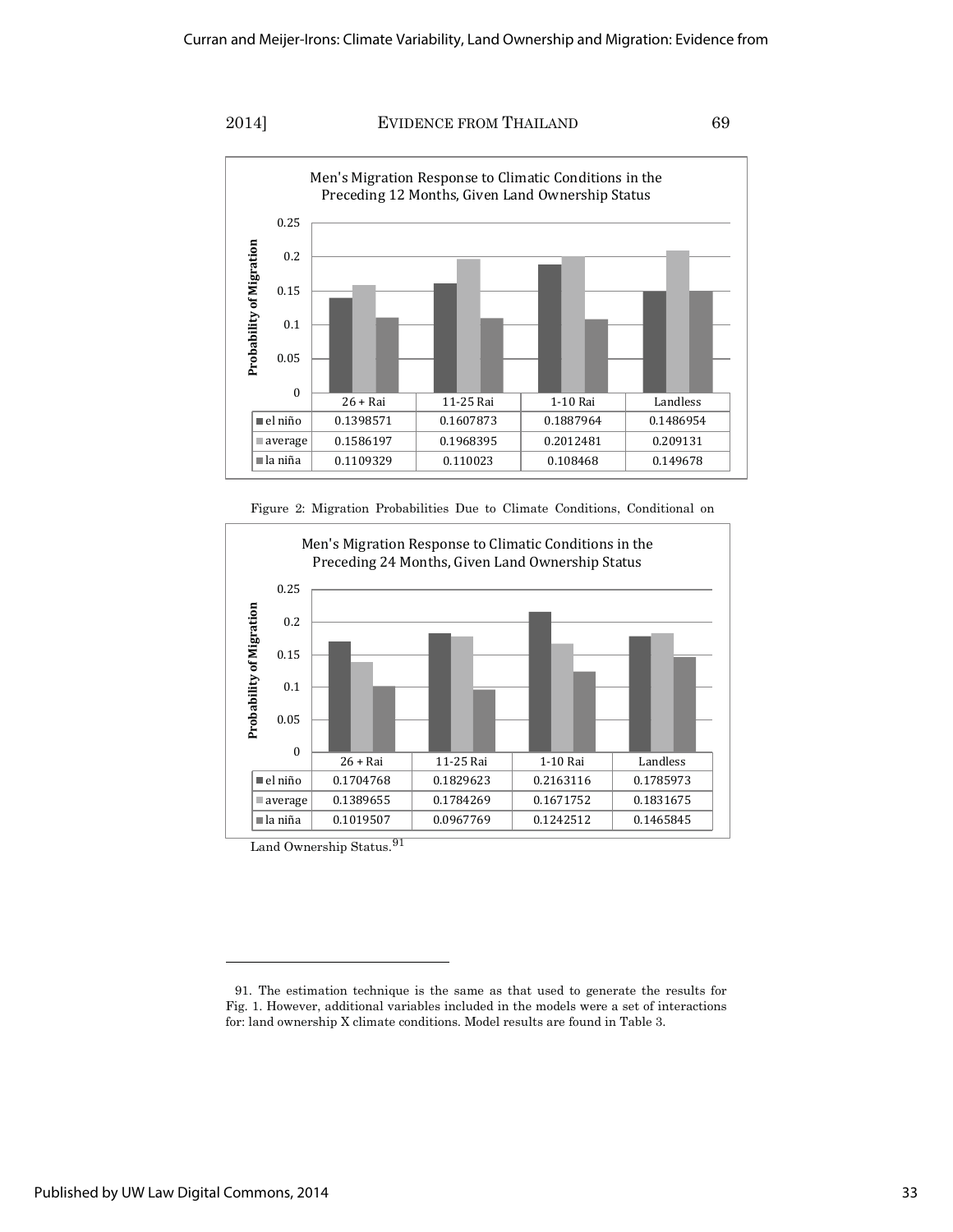



Fig. 2 cont.

The models estimating exposure to climate conditions over twenty-four months show more consistent patterns across land ownership and gender than do the twelve-month exposure models. In general, larger landowning households are less likely to send migrants than smaller landowning households or landless households, and for each land owning category El Niño conditions lead to higher probabilities, or equal to the average climate condition probabilities, of migration. Only for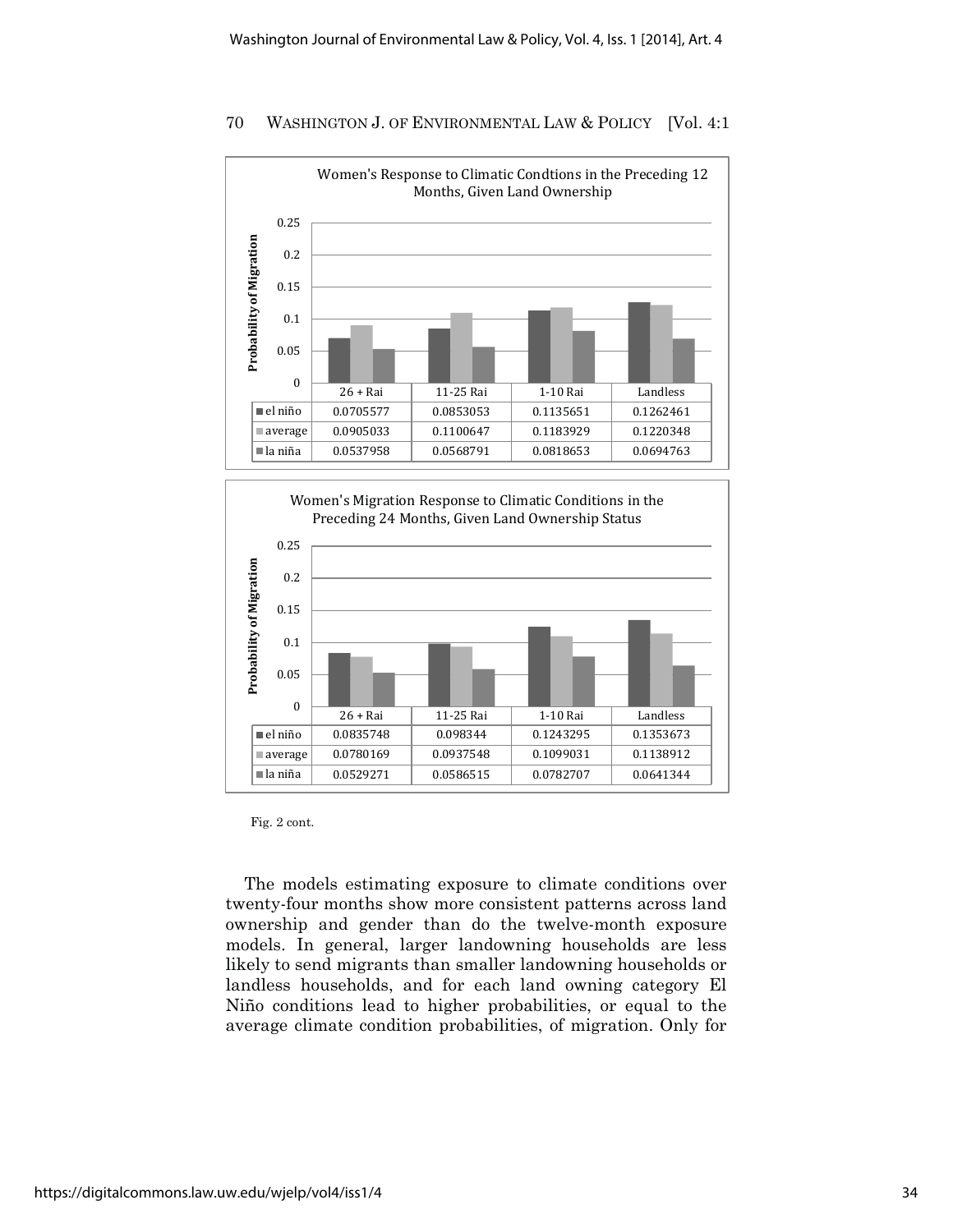men are there significant interaction effects between land ownership and climate conditions. Again, men from near landless households have the highest probability of migrating away, 0.216, under El Niño conditions. And, men from somewhat landed households are the least likely to migrate under La Niña conditions. There are no significant interaction effects for women, although the patterns are similar to the men's patterns: women from near-landless and landless households are the most likely to migrate under long-term and poor climate conditions. And women from landed households and somewhat landed households are the least likely to migrate under La Niña conditions.

# VI. DISCUSSION AND CONCLUSION

Our study sought to evaluate the possibility that climate change and worsening climate conditions might lead to significant out-migration from agricultural and natural resource dependent regions. Because previous research has been limited both in controlling for baseline patterns of migration and in measuring prospective responses to variable climate conditions, we chose to evaluate evidence from a sixteen-year panel study of migration patterns in rural, northeastern Thailand, where we could link migration to climate conditions over the same time period. This region is particularly susceptible to fluctuations in the ENSO system, and villagers are very cognizant of how climate conditions affect their livelihood decisions. Importantly, the time period observed in this study coincides with an earlier period of predictable climate conditions shifting to an increasingly variable and less predictable set of climate conditions in Thailand,<sup>92</sup> as expected by climate forecasts.<sup>93</sup> In our models, we estimated exposure to hotter and drier than normal climate conditions, to average climate conditions, and to cooler and wetter than normal climate conditions. And we considered

<sup>92.</sup> Marks, *supra* note 37, at 250–51.

<sup>93.</sup> IPCC, *supra* note 5 // Working Group I: The Physical Science Basis, IPCC Fourth Assessment Report: Climate Change 2007 §§ 3.8, 9.5, 10.3 (S. Solomon et al. eds., 2007) *available at* http://www.ipcc.ch/publications\_and\_data/ar4/wg1/en/spmsspmprojections-of.html; Contribution of Working Group I to the Fifth Assessment Report of the Intergovernmental Panel on Climate Change, IPCC, 2013: Climate Change 2013: The Physical Science Basis 1219-1214 (T.F. Stocker et al. eds., 2013).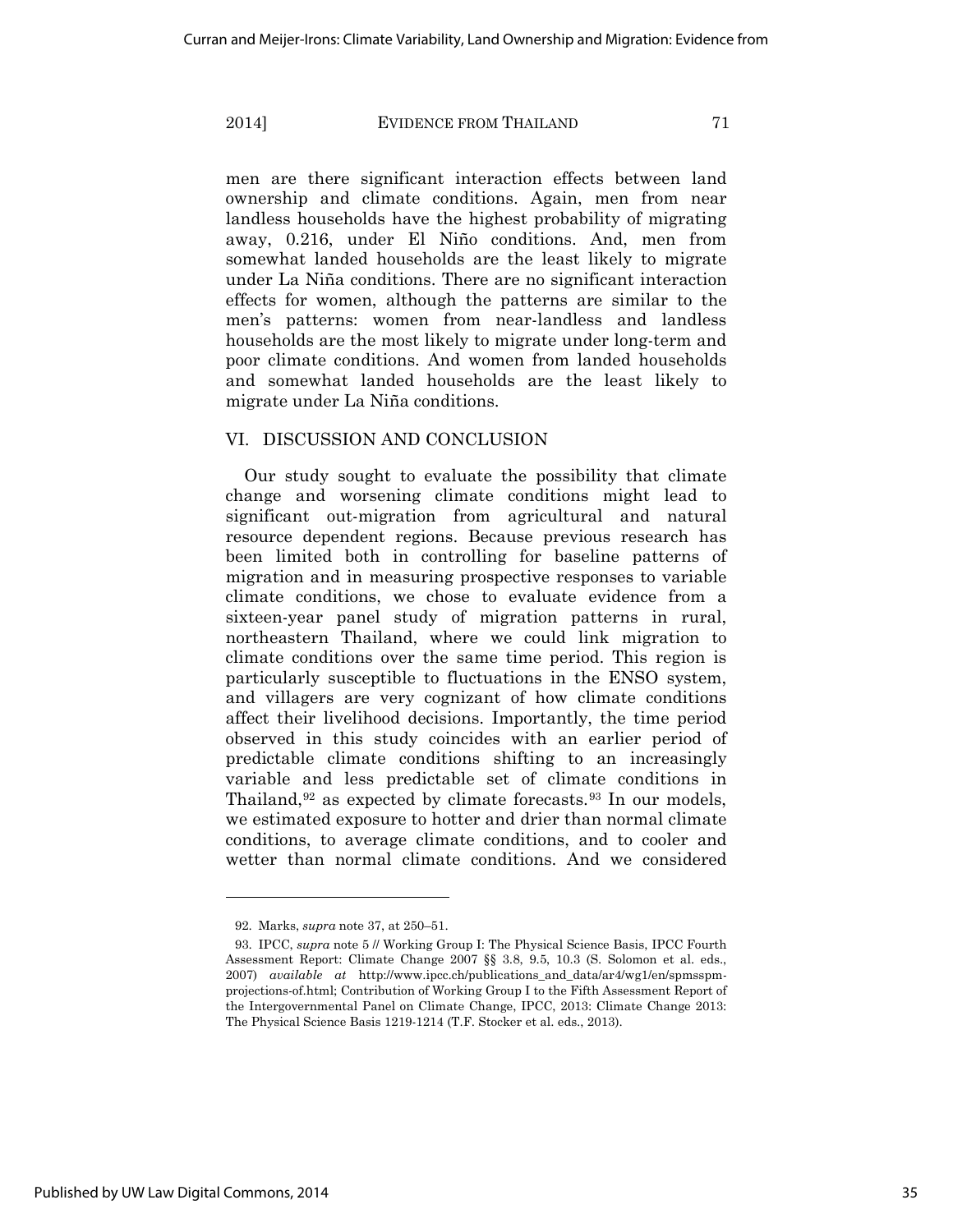whether different lengths of exposure to climate conditions might differentially propel people to migrate. We also considered the possibility that, besides underlying or baseline patterns of migration, climate conditions differentially affect those with variable ties to the land or investments in land. Finally, we considered how men and women will have different responses to the risks of climate conditions and will have differing ties and commitments to place and land owned.

We find that women have lower probabilities of migration overall. Land ownership for women significantly reduces their probability of migration, and it also serves to reduce an adaptive migration response under worsening climate conditions over a twelve-month period, as evidenced by results in Table 3 and Figure 2. Better climate conditions considerably reduce their probability of migration. Men with somewhat more tenuous ties to land (near-landless or landless) appear to be significantly more responsive to climate conditions, either migrating when climate conditions worsen or not migrating when climate conditions are improved, vis-à-vis farming and agriculture. Longer exposure to poor climate conditions pushes people to migrate at higher rates and adaptive migration responses are mixed over a shorter exposure period.

Our results offer a cautionary or conditional response to the IPCC's 2007 dire predictions about mass migration. Our study, along with others now reported in the IPCC 2014 report, suggest far more measured predictions about the variability of human responses and the intermediary factors that serve to buffer or influence adaptive responses, including outmigration. Two quotations from the recent IPCC report highlight these points:

A further strand of evidence shows social differentiation in access to the resources necessary to mitigate influences migration outcomes (Renaud et al., 2011; Black et al., 2013). Vulnerability is inversely correlated with mobility, leading to those being most exposed and vulnerable to the impacts of climate change having the least capability to migrate. Therefore, climate change risks can be significant when they reduce and constrain opportunities to move (Black et al., 2013). Alternatively, the most vulnerable households are able to use migration to cope with environmental stress, but their migration is an emergency response that creates conditions of debt and increased vulnerability, rather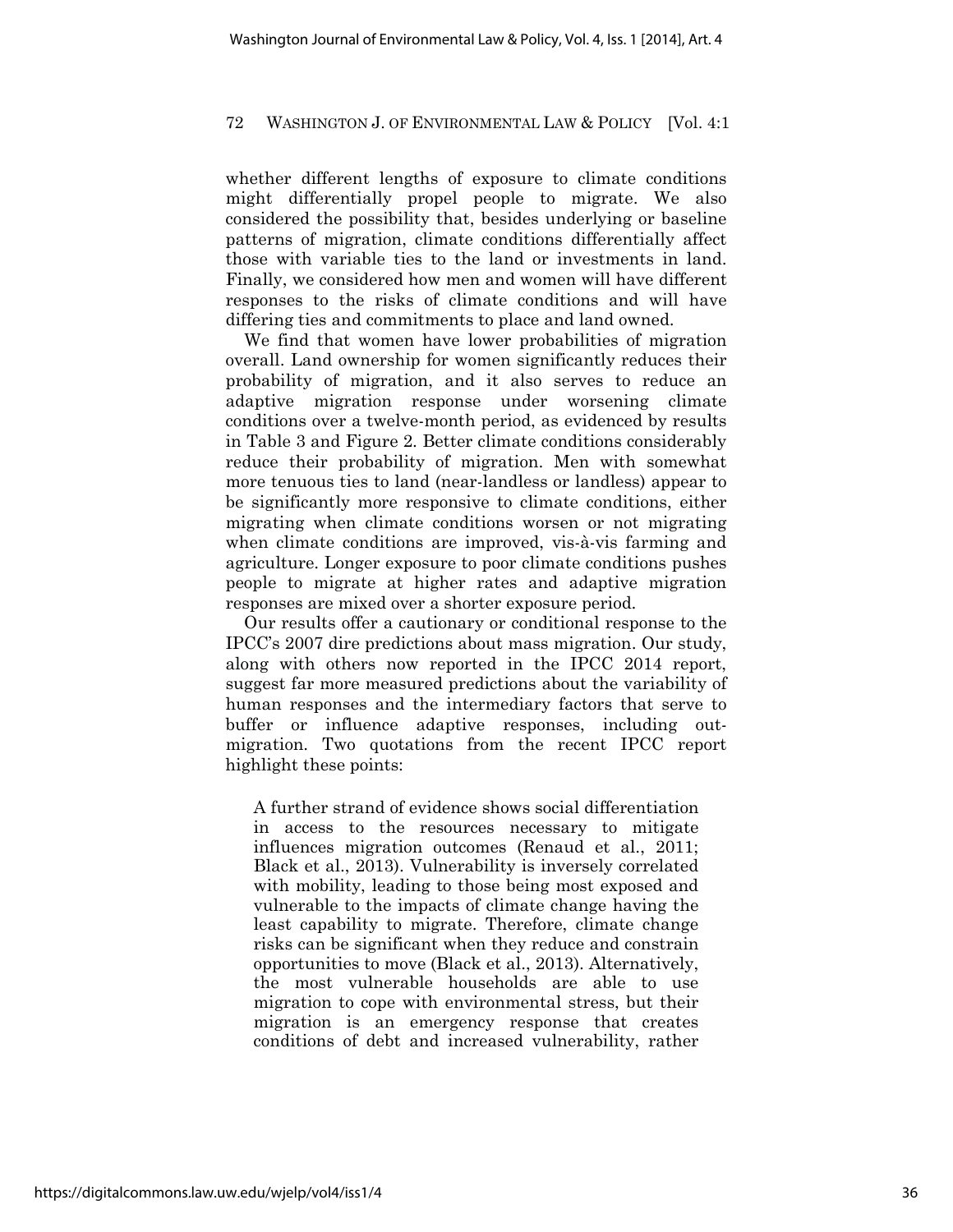than reducing them (Warner and Afifi, 2013). . . . It shows that some events lead to increased displacement of populations; while others lead to reduce mobility. . . . in many circumstances, members of a population will display differentiated migration outcomes on the basis of ethnicity, wealth or gender (Elliot and Pais, 2006; Gray and Mueller, 2012; Upton, 2012)."94

Even in areas under threat from long-term climate change and rising sea-levels, observations show that populations at risk do not always choose to migrate. . . . In the Peruvian Andes, Adams and Adger (2013) found that cultural ecosystem services and place attachment shape decisions not to migrate and hence populations persist despite difficult environmental conditions. However, these studies also find that environmental risks directly affect perceptions of well-being, cultural integrity and economic opportunities. They conclude that the impacts of climate change may be a more significant driver of migration in the future.<sup>95</sup>

These more recent studies and our own suggest that while environmental refugees may not be the most urgent, shortterm adaptive response to worsening climate conditions, the evidence indicates far more complicated patterns of behavior that will require finely tuned policy and legal tools. Importantly, these tools need to be properly tuned to local conditions and must consider evidence that: (1) has significant temporal depth (there are distinctly different patterns of responses when exposure to conditions is short-term (twelve months) or long-term (twenty-four months)), (2) accounts for the pre-existing institutional conditions that already influence human behavior (especially those already propelling people to migrate), or the land tenure or land policies that influence people's ties to the land, and (3) accounts for the differential behavior of subgroups in a population (in our case, men and women). With regard to the first point (temporal depth), more scientific evidence needs to be collated over longer time periods with finer resolution in order to link climate conditions to

 $\overline{a}$ 

<sup>94.</sup> IPCC 2014, p. 12

<sup>95.</sup> IPCC 2014, p. 14